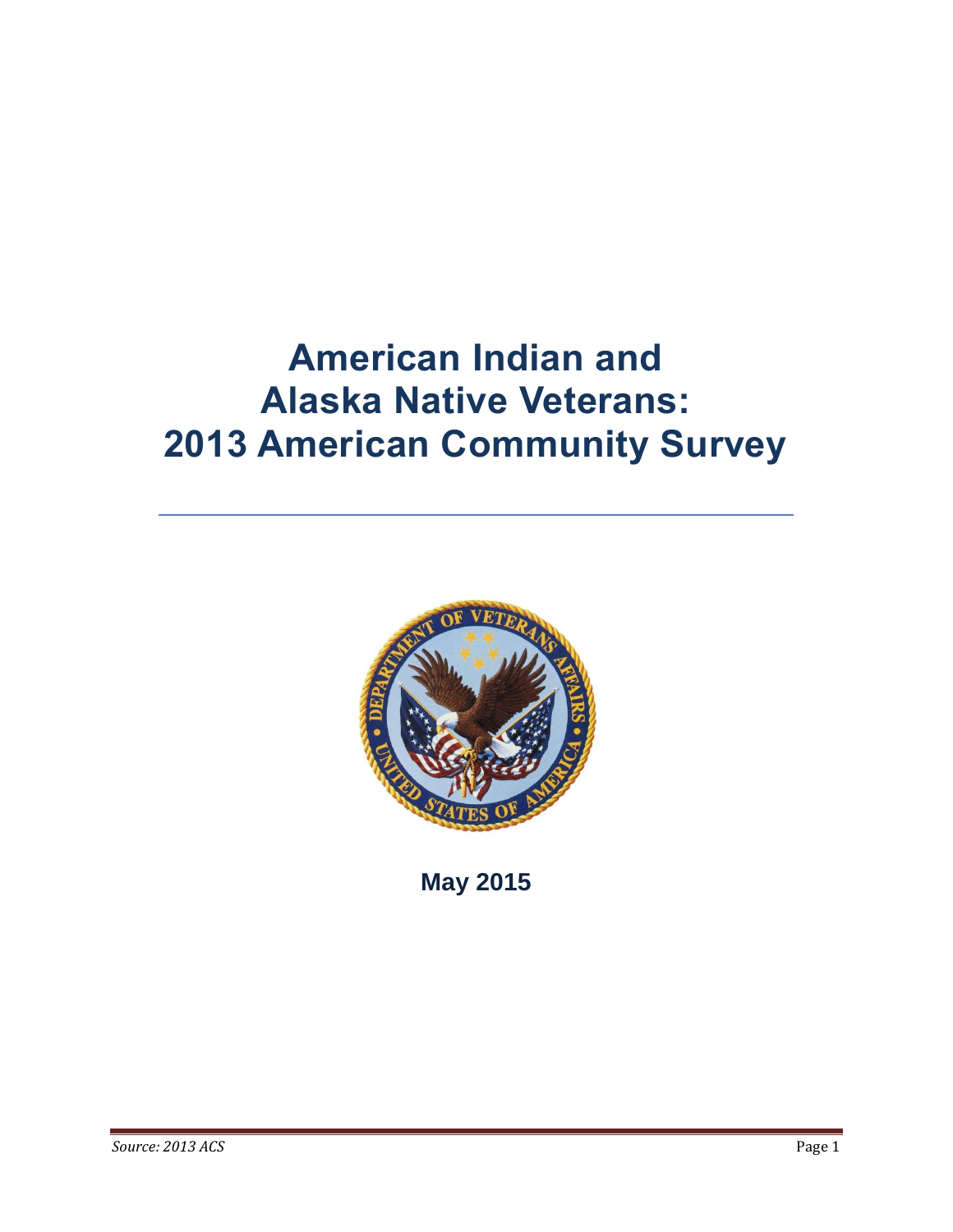# **EXECUTIVE SUMMARY**

American Indian and Alaska Native (AIAN) Veterans have played a vital role in the United States military for over two hundred years. This report provides comprehensive statistics on AIAN Veterans through an examination of the demographic, socioeconomic, and health status statistics. The report uses the 2013 American Community Survey (ACS) Public Use Microdata Sample (PUMS) data.

#### **AIAN Veteran Analysis**

- AIAN Veterans were 88.5 percent males and 11.5 percent females. The proportion of female AIAN Veterans was higher than that of female Veterans of other races (11.5% vs. 8.0%, respectively).
- More AIAN Veterans lived in the West region of the United States than Veterans of other races (39.6% vs. 22.1%, respectively).
- AIAN Veterans' median age was 57.8 while the median age for Veterans of other races was 63.2. The AIAN non-Veterans' median age was 39.5.
- The AIAN Veteran cohort served in the Post-9/11 period of service in a higher percentage than Veterans of other races (18.6% vs. 14.0%, respectively).
- AIAN Veterans had lower personal incomes than Veterans of other races; however, AIAN Veterans had higher incomes than AIAN non-Veterans (\$26,872 vs. \$12,551, respectively).
- AIAN Veterans were as likely to have a bachelors' degree as Veterans of other races; however, AIAN Veterans were less likely to have an advanced degree compared to Veterans of other races. AIAN Veterans' unemployment rate was not statistically different from Veterans of other races.
- AIAN Veterans were more likely to lack health insurance and to have a disability, service-connected or otherwise, than Veterans of other races.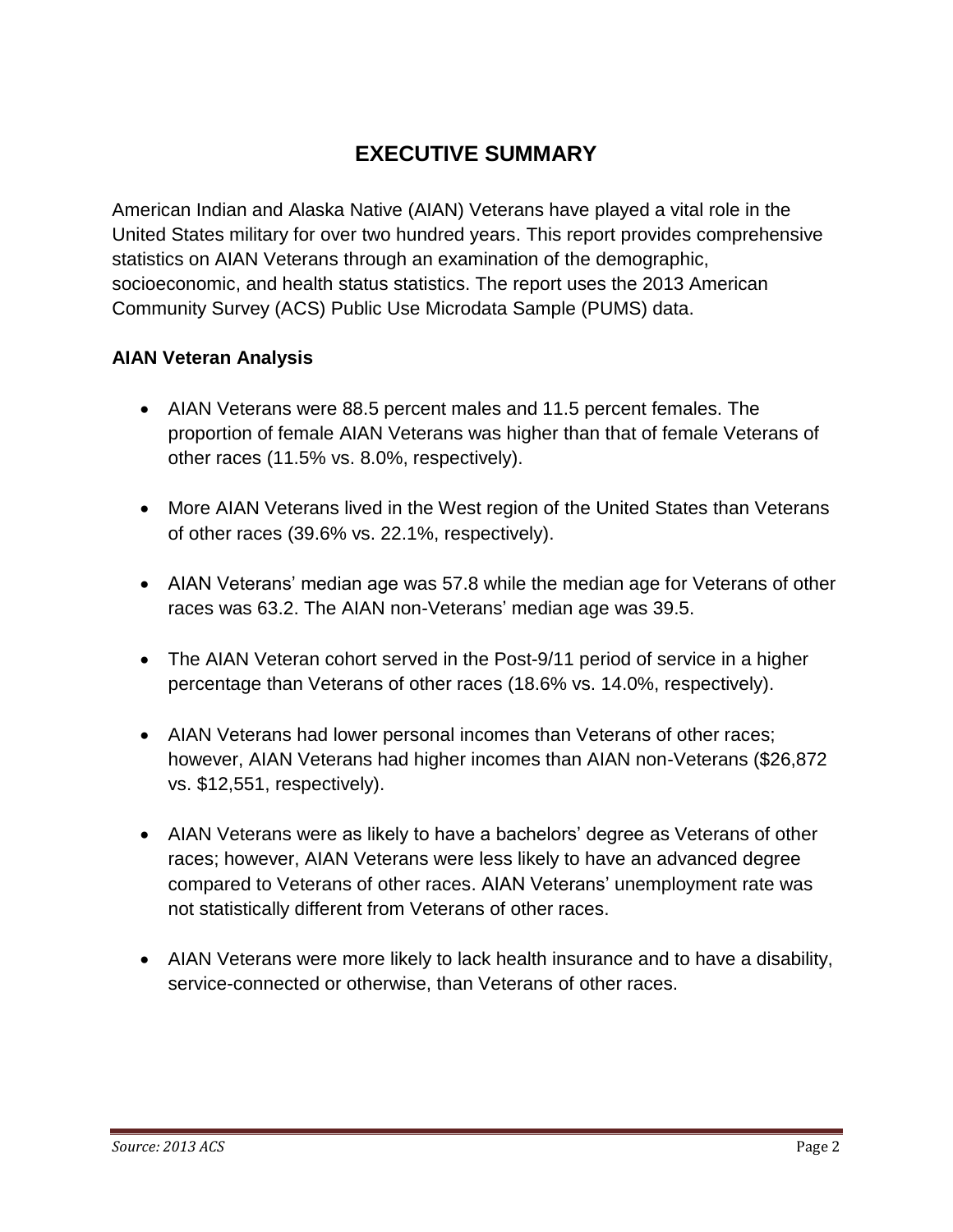# **Section I: Introduction**

#### **Overview**

In honoring November 2011 as National Native American Heritage Month, the President of the United States extolled American Indians and Alaska Natives, saying:

Native Americans stand among America's most distinguished authors, artists, scientists, and political leaders, and in their accomplishments, they have profoundly strengthened the legacy we will leave our children. So, too, have American Indians and Alaska Natives bravely fought to protect this legacy as members of our Armed Forces.<sup>1</sup>

Indeed, Native Americans have made lasting contributions to the United States, including significant military service to defend our country. Continuing in the November 2011 proclamation, the President praised American Indian and Alaska Native (AIAN) Veterans, stating:

As service members, [Native Americans] have shown exceptional valor and heroism on battlefields from the American Revolution to Iraq and Afghanistan.

This report focuses on demographic, socioeconomic, and health characteristics of AIAN Veterans and presents similar summary information for all Veterans of other races. Appendix A defines the data source. Appendix B provides a definition of AIAN geographic areas. Appendix C provides a brief overview of the contributions of AIAN Veterans in the military. Appendix D lists the references.

#### **Objective**

The objective is to put forth accurate data concerning the demographics, socioeconomic status, and health characteristics of AIAN Veterans.

l

<sup>&</sup>lt;sup>1</sup> The full text of the November 2011 Presidential proclamation is available from: [http://www.whitehouse.gov/the](http://www.whitehouse.gov/the-press-office/2011/11/01/presidential-proclamation-national-native-american-heritage-month-2011)[press-office/2011/11/01/presidential-proclamation-national-native-american-heritage-month-2011.](http://www.whitehouse.gov/the-press-office/2011/11/01/presidential-proclamation-national-native-american-heritage-month-2011)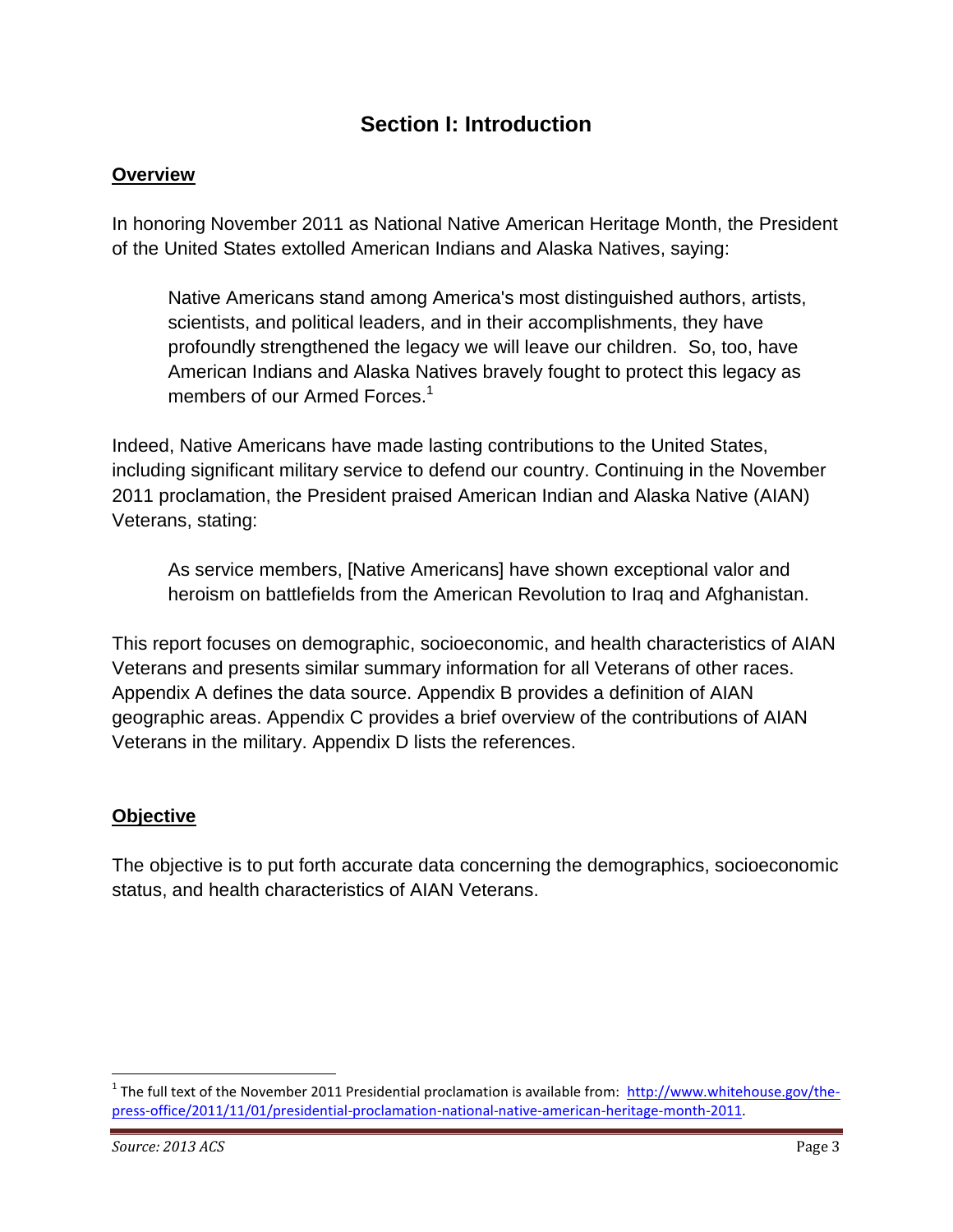# **Section I: Veteran Demographics**

#### **Overview**

The following summary tables provide demographic information for AIAN Veterans and for Veterans of all other races combined. Specific demographic characteristics include age, sex, Period of Service (POS), and current state of residence.

All data in this section come from the 2013 American Community Survey (ACS). All Veterans 17 years and older living in the United States are included in this analysis.

For the purposes of this analysis, only Veterans who reported a single race of AIAN are included in this group. Veterans who reported AIAN in combination with any other race are classified along with all other Veterans in the category "All Other Races." The single race of AIAN Veterans includes the Hispanic ethnicity.

|--|

|            |             | <b>All Other</b> |              |                |  |
|------------|-------------|------------------|--------------|----------------|--|
| <b>Sex</b> | <b>AIAN</b> | <b>Percent</b>   | <b>Races</b> | <b>Percent</b> |  |
| Male       | 124,639     | 88.5             | 17,974,865   | $92.0*$        |  |
| Female     | 16,189      | $11.5*$          | 1,557,024    | $8.0*$         |  |
| Total      | 140,828     | 100.0            | 19,531,889   | 100.0          |  |

## **Table 1. Veterans by Sex and Race**

**Source:** U.S. Census Bureau, American Community Survey, Public Use Microdata Sample, 2013. Prepared by the National Center for Veterans Analysis and Statistics

An asterisk (\*) denotes a statistically significant difference between the percentages for AIAN Veterans and Veterans of all other races. Statistical testing assessed significance at the 90 percent confidence level.

 According to Census data, there are 16,189 female AIAN Veterans, or roughly 11.5 percent of the AIAN Veteran population. The percentage of female Veterans for all races is eight percent. This difference may be partly due to the military becoming more diverse in recent years, particularly among female service-members. Another explanation is that the larger category of "All Other Races" includes a large cohort of older Veterans who are predominately male and White.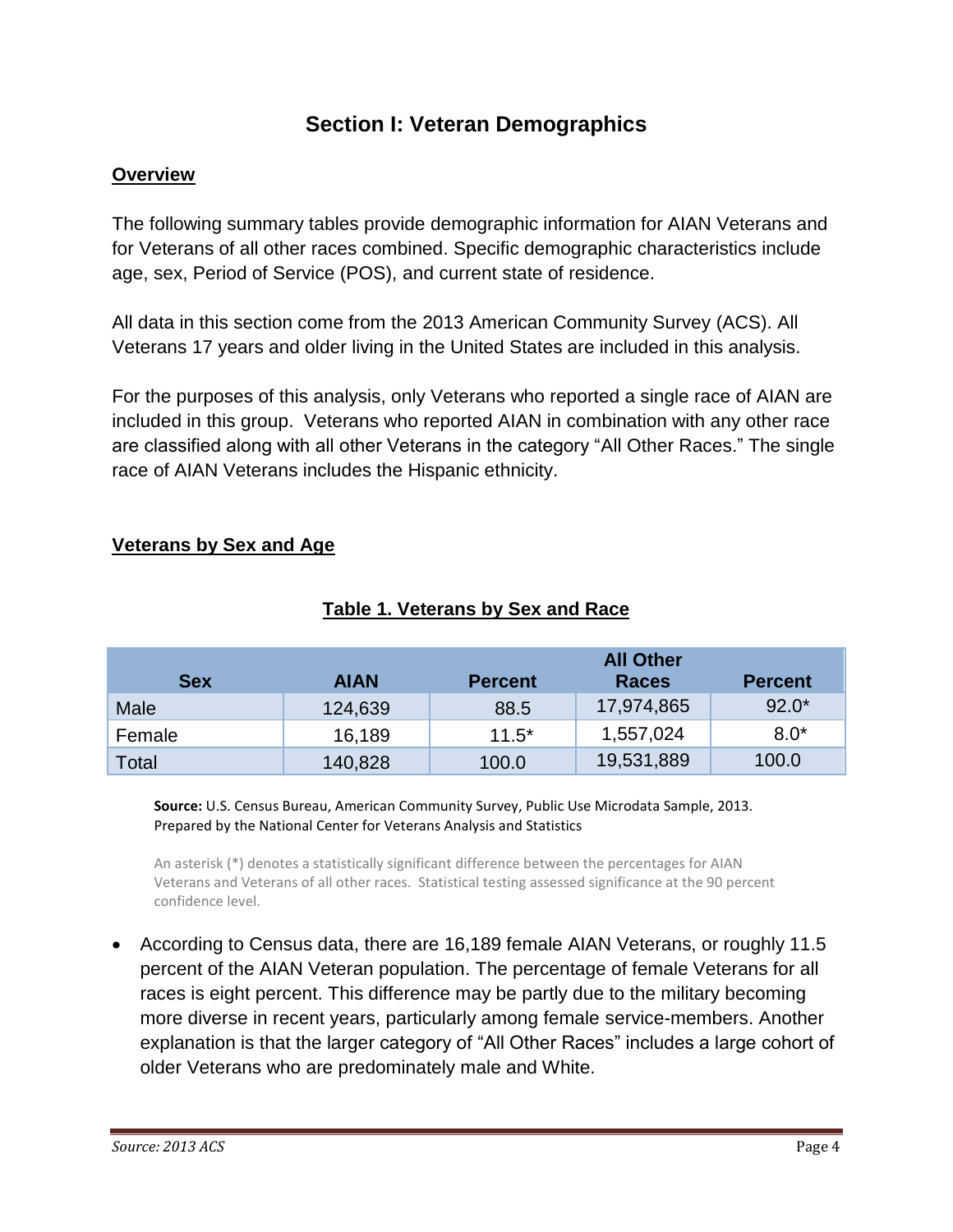Female AIAN Veterans constitute 1.0 percent of all female Veterans, while all AIAN Veterans comprise 0.7 percent of the entire Veteran population.

| <b>Age Group</b>   | <b>AIAN</b> | <b>Percent</b> | <b>All Other</b><br><b>Races</b> | <b>Percent</b> |
|--------------------|-------------|----------------|----------------------------------|----------------|
| 17 to 24 years     | 2231        | 1.6            | 284,419                          | 1.5            |
| 25 to 34 years     | 13,769      | $9.8*$         | 1,332,162                        | $6.8*$         |
| 35 to 44 years     | 16,845      | 12.0           | 1,809,532                        | 9.3            |
| 45 to 54 years     | 24,209      | 17.2           | 2,885,624                        | 14.8           |
| 55 to 64 years     | 39,360      | $27.9*$        | 3,948,858                        | $20.2*$        |
| 65 to 74 years     | 28,162      | $20.0*$        | 4,698,884                        | $24.1*$        |
| 75 years and older | 16,252      | $11.5*$        | 4,572,410                        | $23.4*$        |
| Total              | 140,828     | 100.0          | 19,531,889                       | 100.0          |

### **Table 2. Veterans by Age and Race**

**Source:** U.S. Census Bureau, American Community Survey, Public Use Microdata Sample, 2013. Prepared by the National Center for Veterans Analysis and Statistics

An asterisk (\*) denotes a statistically significant difference between the percentages for AIAN Veterans and Veterans of all other races. Statistical testing assessed significance at the 90 percent confidence level.

- According to Census data, 140,828 Veterans identified themselves as solely AIAN, comprising 0.7 percent of approximately 19.5 million Veterans.
- In 2013, AIAN Veterans were younger than Veterans of all other races combined. The median age of AIAN Veterans was 57.8, compared with 63.2 for Veterans of other races.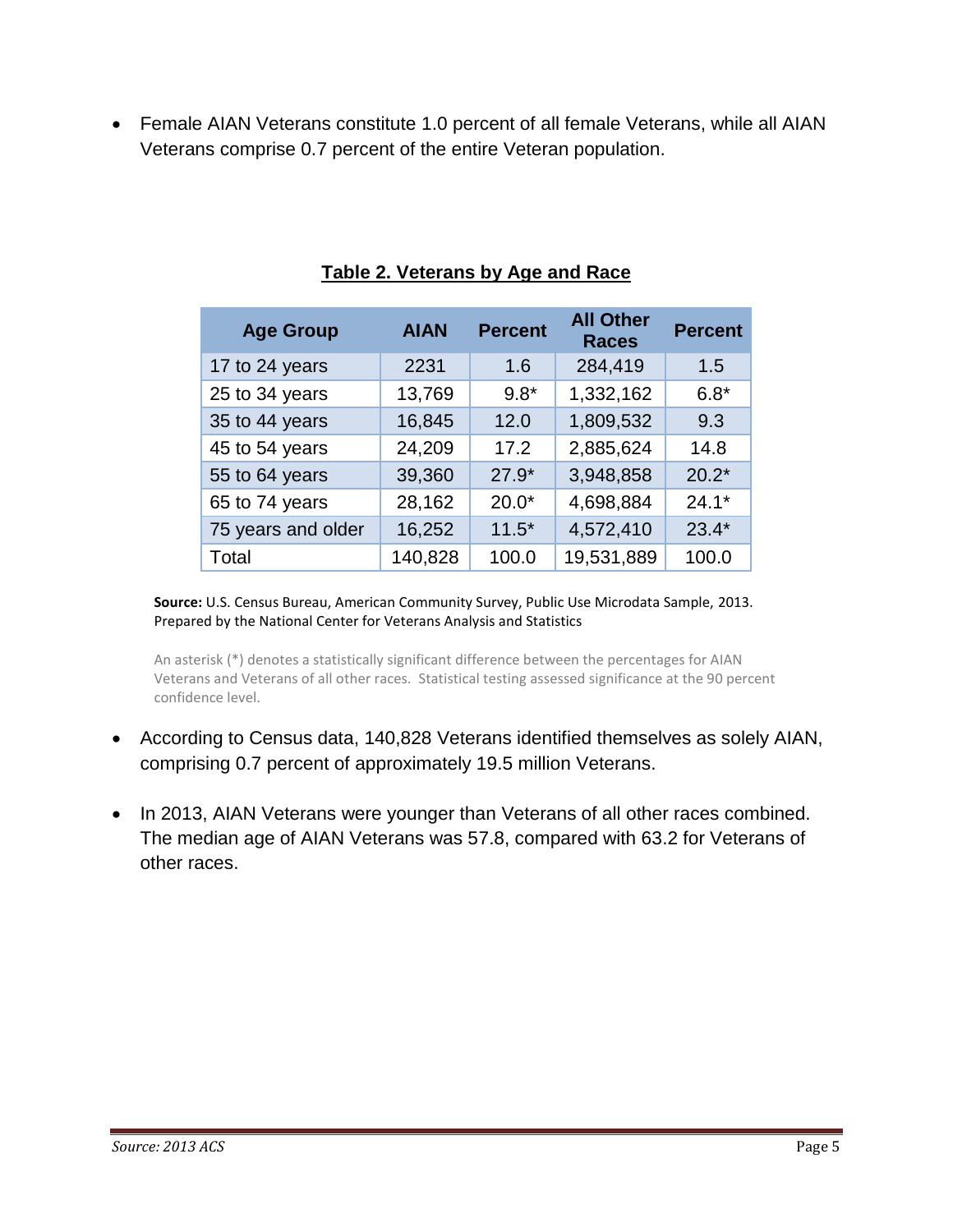#### **Veterans by Period of Service**

The ACS questionnaire allows Veterans to mark all periods that apply to their activeduty military service based on the established dates of wartime periods and peacetime periods. For this analysis, Veterans who served in multiple wartime periods were categorized in their most recent period of service. The ACS cannot capture information on whether a Veteran was deployed, or "in country," for a particular war.

| <b>Period of Service</b>            | <b>AIAN</b> | <b>Percent</b> | <b>All Other</b><br><b>Races</b> | <b>Percent</b> |
|-------------------------------------|-------------|----------------|----------------------------------|----------------|
| Gulf War II (Sept. 2001 to present) | 26,223      | $18.6*$        | 2,739,076                        | $14.0*$        |
| Gulf War I (Aug. 1990 to Aug. 2001) | 21,283      | $15.1*$        | 2,466,058                        | $12.6*$        |
| Vietnam Era                         | 49,204      | 34.9           | 6,578,973                        | 33.7           |
| <b>Korean Conflict</b>              | 7811        | $5.5*$         | 1,884,637                        | $9.6*$         |
| World War II                        | 2854        | $2.0*$         | 1,171,862                        | $6.0*$         |
| Peacetime Only                      | 33,453      | 23.8           | 4,691,283                        | 24.0           |
| Total                               | 140,828     | 100.0          | 19,531,889                       | 100.0          |

#### **Table 3. Veterans by Period of Service and Race**

**Source:** U.S. Census Bureau, American Community Survey, Public Use Microdata Sample, 2013. Prepared by the National Center for Veterans Analysis and Statistics

An asterisk (\*) denotes a statistically significant difference between the percentages for AIAN Veterans and Veterans of all other races. Statistical testing assessed significance at the 90 percent confidence level.

- In 2013, the largest living cohort of Veterans was the Vietnam Era. Over one-third of Veterans served during this period.
- A higher percentage of AIAN Veterans served in the Post-9/11 period (18.6%), compared with Veterans of all other races (14.0%).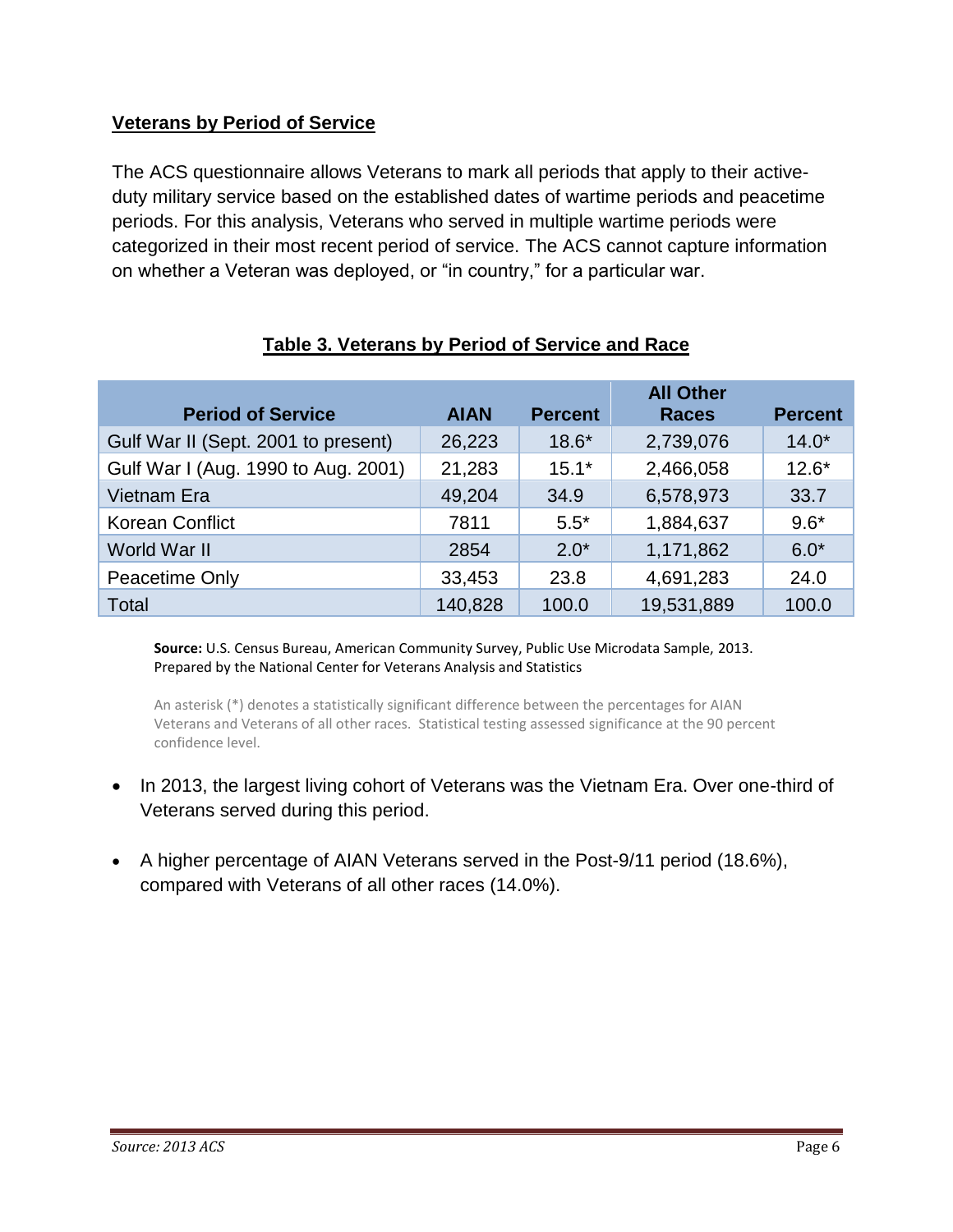# **Estimated Veteran Population by State**

| <b>State</b>                | <b>Total</b>   | <b>Percent</b> | <b>Male</b>    | <b>Female</b>  |
|-----------------------------|----------------|----------------|----------------|----------------|
| Alabama                     | 2,218          | 1.6            | 2,000          | 218            |
| Alaska                      | 3,714          | 2.6            | 3,598          | 116            |
| Arizona                     | 10,079         | 7.2            | 9,034          | 1,045          |
| Arkansas                    | 1,492          | 1.1            | 1,492          | $\overline{0}$ |
| California                  | 15,508         | 11.1           | 13,951         | 1,557          |
| Colorado                    | 2,389          | 1.7            | 2,306          | 83             |
| Connecticut                 | 432            | 0.3            | 432            | $\overline{0}$ |
| Delaware                    | 298            | 0.2            | 164            | 134            |
| <b>District of Columbia</b> | $\overline{0}$ | 0.0            | $\overline{0}$ | $\overline{0}$ |
| Florida                     | 4,292          | 3.1            | 3,820          | 472            |
| Georgia                     | 2,340          | 1.7            | 2,331          | 9              |
| Hawaii                      | 375            | 0.3            | 113            | 262            |
| Idaho                       | 1,110          | 0.8            | 697            | 413            |
| <b>Illinois</b>             | 1,821          | 1.3            | 1,821          | $\overline{0}$ |
| Indiana                     | 986            | 0.7            | 939            | 47             |
| lowa                        | 864            | 0.6            | 453            | 411            |
| <b>Kansas</b>               | 2,085          | 1.5            | 1,830          | 255            |
| Kentucky                    | 1,465          | 1.0            | 1,375          | 90             |
| Louisiana                   | 1,552          | 1.1            | 1244           | 308            |
| Maine                       | 471            | 0.3            | 471            | $\overline{0}$ |
| Maryland                    | 1,610          | 1.2            | 1,398          | 212            |
| <b>Massachusetts</b>        | 1,204          | 0.9            | 714            | 490            |
| Michigan                    | 3,463          | 2.5            | 3,375          | 88             |
| Minnesota                   | 2,957          | 2.1            | 2,957          | 0              |
| Mississippi                 | 377            | 0.3            | 236            | 141            |
| Missouri                    | 3,062          | 2.2            | 2,926          | 136            |
| Montana                     | 2,876          | 2.1            | 2,573          | 303            |
| Nebraska                    | 642            | 0.5            | 359            | 283            |
| Nevada                      | 1,776          | 1.3            | 1,639          | 137            |
| New Hampshire               | 167            | 0.1            | 167            | 0              |
| New Jersey                  | 339            | 0.2            | 339            | $\overline{0}$ |

#### **Table 4. Estimated AIAN Veteran Population by State**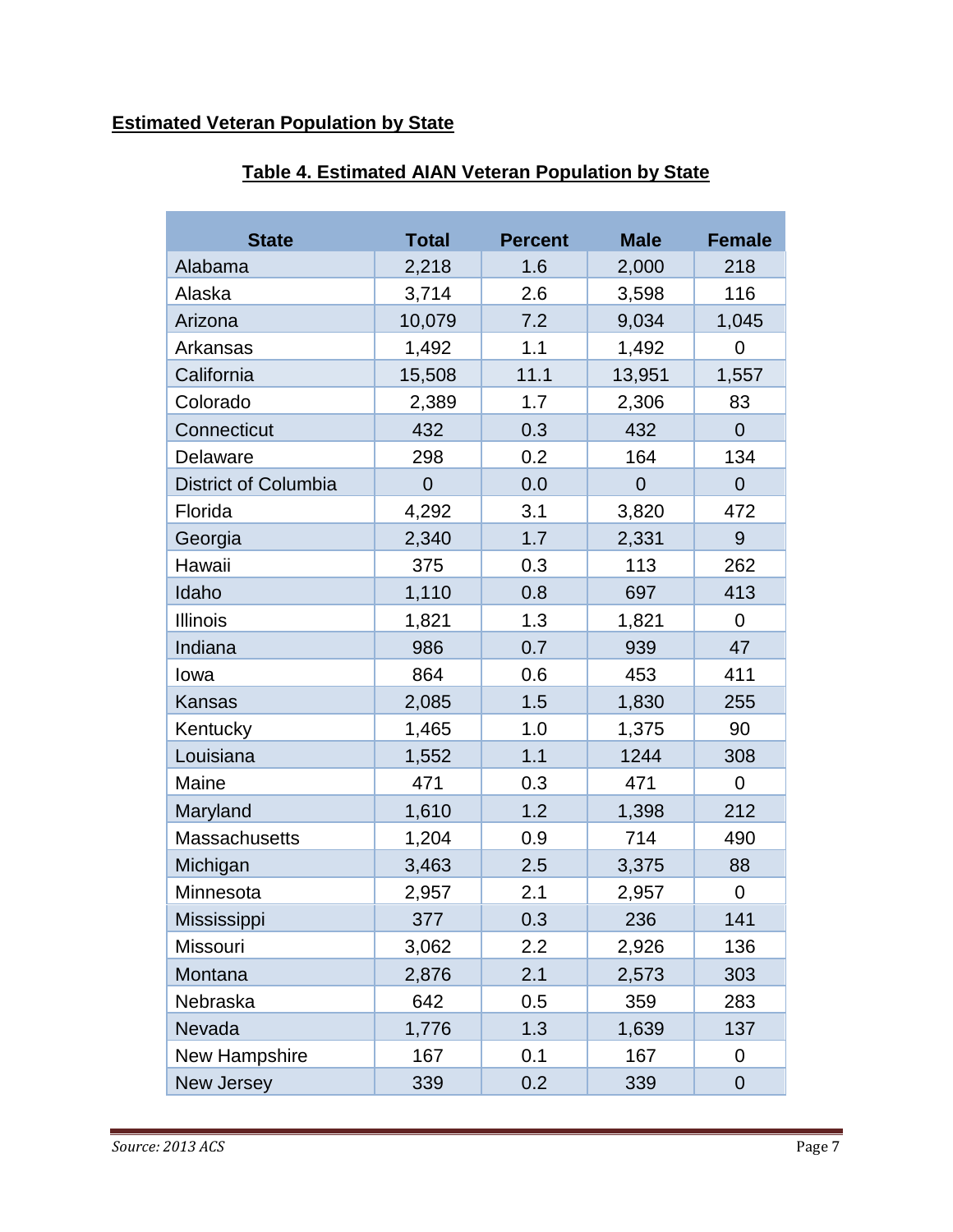| <b>State</b>         | <b>Total</b> | <b>Percent</b> | <b>Male</b> | <b>Female</b>  |
|----------------------|--------------|----------------|-------------|----------------|
| <b>New Mexico</b>    | 7,357        | 5.3            | 5,725       | 1,632          |
| <b>New York</b>      | 4,298        | 3.1            | 3,688       | 610            |
| North Carolina       | 4,604        | 3.3            | 4,292       | 312            |
| North Dakota         | 929          | 0.7            | 929         | 0              |
| Ohio                 | 2,360        | 1.7            | 1,980       | 380            |
| Oklahoma             | 13,665       | 9.8            | 12,622      | 1,043          |
| Oregon               | 2,987        | 2.1            | 2,587       | 400            |
| Pennsylvania         | 2,431        | 1.7            | 2,205       | 226            |
| Rhode Island         | 643          | 0.5            | 643         | 0              |
| South Carolina       | 1,057        | 0.8            | 1,043       | 14             |
| South Dakota         | 3,017        | 2.2            | 2,547       | 470            |
| <b>Tennessee</b>     | 2,001        | 1.4            | 1,784       | 217            |
| Texas                | 8,233        | 5.9            | 6,908       | 1,325          |
| Utah                 | 611          | 0.4            | 537         | 74             |
| Vermont              | 10           | 0.0            | 10          | $\overline{0}$ |
| Virginia             | 2,830        | 2.0            | 2,252       | 578            |
| Washington           | 6,543        | 4.7            | 5,607       | 936            |
| <b>West Virginia</b> | 533          | 0.4            | 369         | 164            |
| Wisconsin            | 4,125        | 2.9            | 3,527       | 598            |
| Wyoming              | 400          | 0.3            | 400         | $\overline{0}$ |
| <b>Puerto Rico</b>   | 230          | 0.2            | 230         | $\overline{0}$ |
| Total                | 140,828      | 100.0          | 124,639     | 16,189         |

Note: Rows with '0' Veterans may be the result of sampling variation and may not mean an actual zero count.

**Source:** U.S. Census Bureau, American Community Survey, Public Use Microdata Sample, 2013. Prepared by the National Center for Veterans Analysis and Statistics

 The states with the greatest number of AIAN Veterans are Oklahoma and California with over 13,000 AIAN Veterans estimated to reside in each of these states. Please see the map that follows.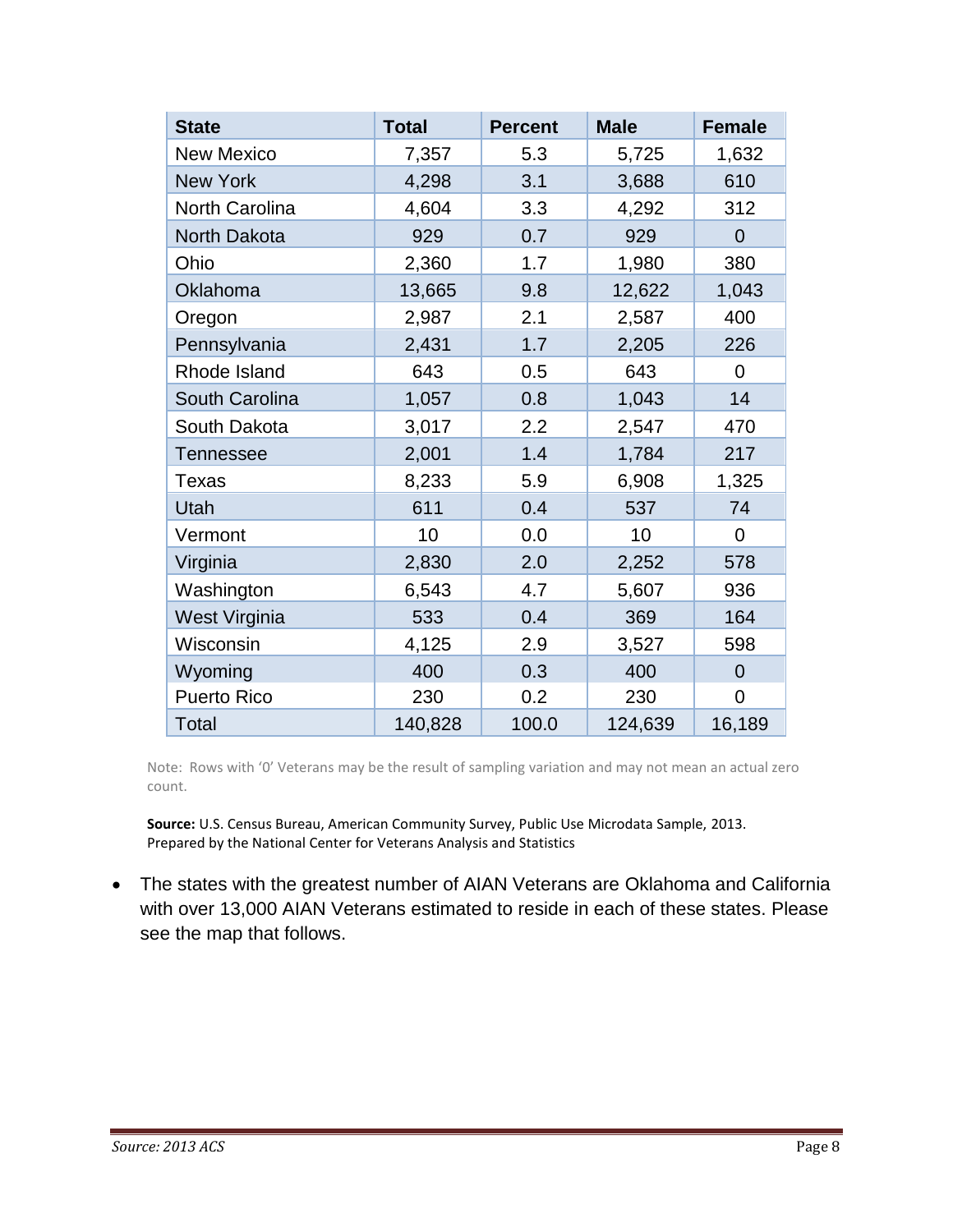

- In 2013, approximately 44 percent of all AIAN Veterans lived in just six states: California (11.1%), Oklahoma (9.8%), Arizona (7.2%), Texas (5.9%) New Mexico (5.3%), and Washington (4.7%).
- More AIAN Veterans lived in the West region<sup>2</sup> of the United States than Veterans of other races (39.6% vs. 22.1%, respectively).

l

.

<sup>&</sup>lt;sup>2</sup> The US Census Bureau includes the following 13 states in the Western region: [Alaska,](http://en.wikipedia.org/wiki/Alaska) [Arizona,](http://en.wikipedia.org/wiki/Arizona) [California,](http://en.wikipedia.org/wiki/California) [Colorado,](http://en.wikipedia.org/wiki/Colorado) [Hawaii,](http://en.wikipedia.org/wiki/Hawaii) [Idaho,](http://en.wikipedia.org/wiki/Idaho) [Montana,](http://en.wikipedia.org/wiki/Montana) [Nevada,](http://en.wikipedia.org/wiki/Nevada) [New Mexico,](http://en.wikipedia.org/wiki/New_Mexico) [Oregon,](http://en.wikipedia.org/wiki/Oregon) [Utah,](http://en.wikipedia.org/wiki/Utah) [Washington,](http://en.wikipedia.org/wiki/Washington_(U.S._state)) an[d Wyoming.](http://en.wikipedia.org/wiki/Wyoming)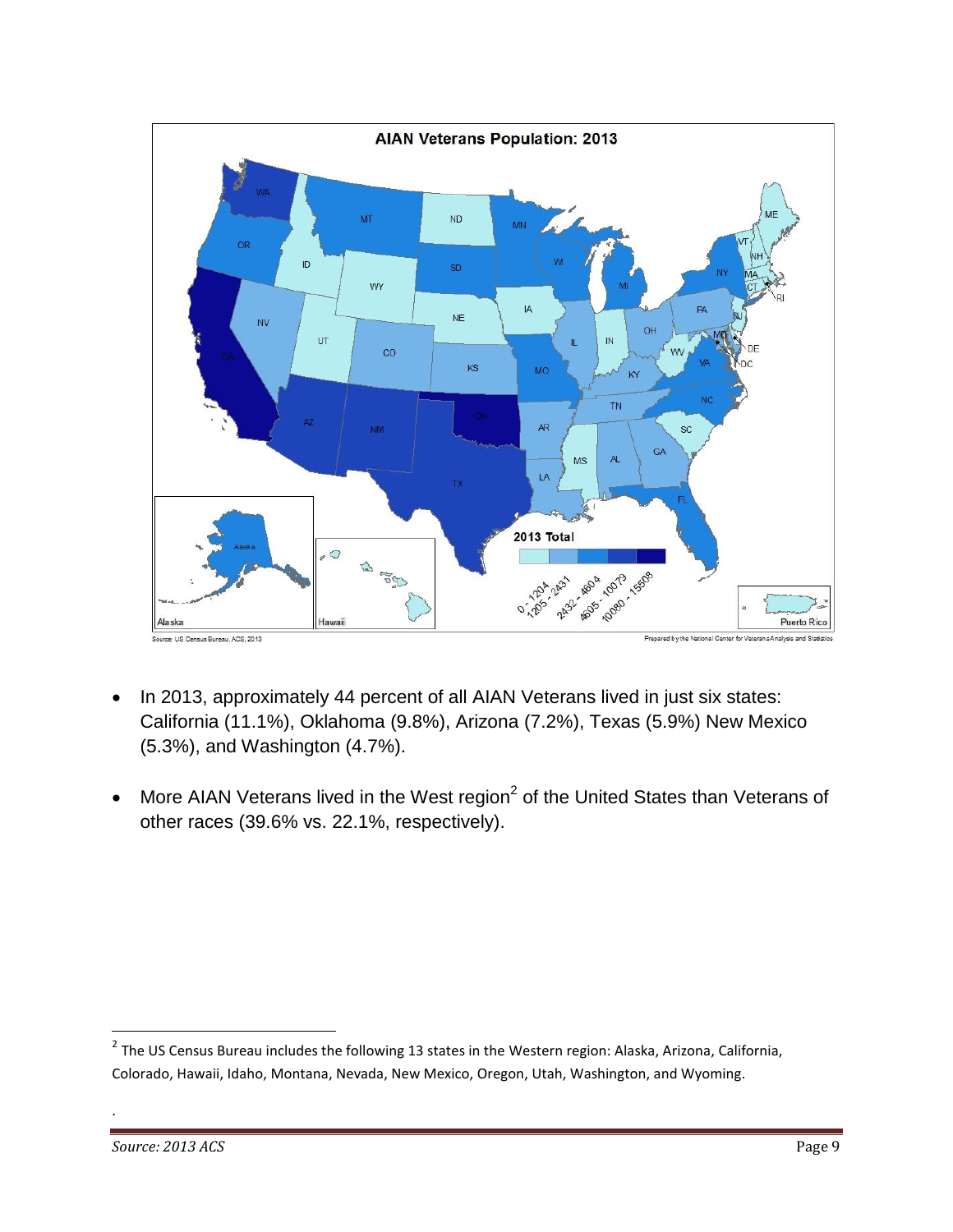# **Section II: Veteran Socioeconomic Status**

#### **Overview**

Income, educational attainment, and employment figures can be useful indicators of socioeconomic welfare. While they are clearly not the only indicators of wellbeing, they are valuable measures of socioeconomic status. These data enable the Department of Veterans Affairs to plan needed services and benefits for the Veteran population.

All data in this section come from the 2013 American Community Survey (ACS). This analysis includes Veterans 17 years and older living in the United States.

#### **Income for Veterans**

In the ACS data, "total personal income" is defined as the sum of wage or salary income; net self-employment income; interest, dividends, or net rental or royalty income or income from estates and trusts; Social Security or Railroad Retirement income; Supplemental Security Income; public assistance or welfare payments; retirement, survivor, or disability pensions; and any other sources of income received regularly such as VA compensation payments, unemployment compensation, and child support or alimony.

Data for personal income are shown for all individual race groups by AIAN alone and all other races combined, as in other sections of this report. This allows for a more complete picture of how AIAN Veterans compare to other minority race groups.



**Source:** U.S. Census Bureau, American Community Survey, Public Use Microdata Sample, 2013. Prepared by the National Center for Veterans Analysis and Statistics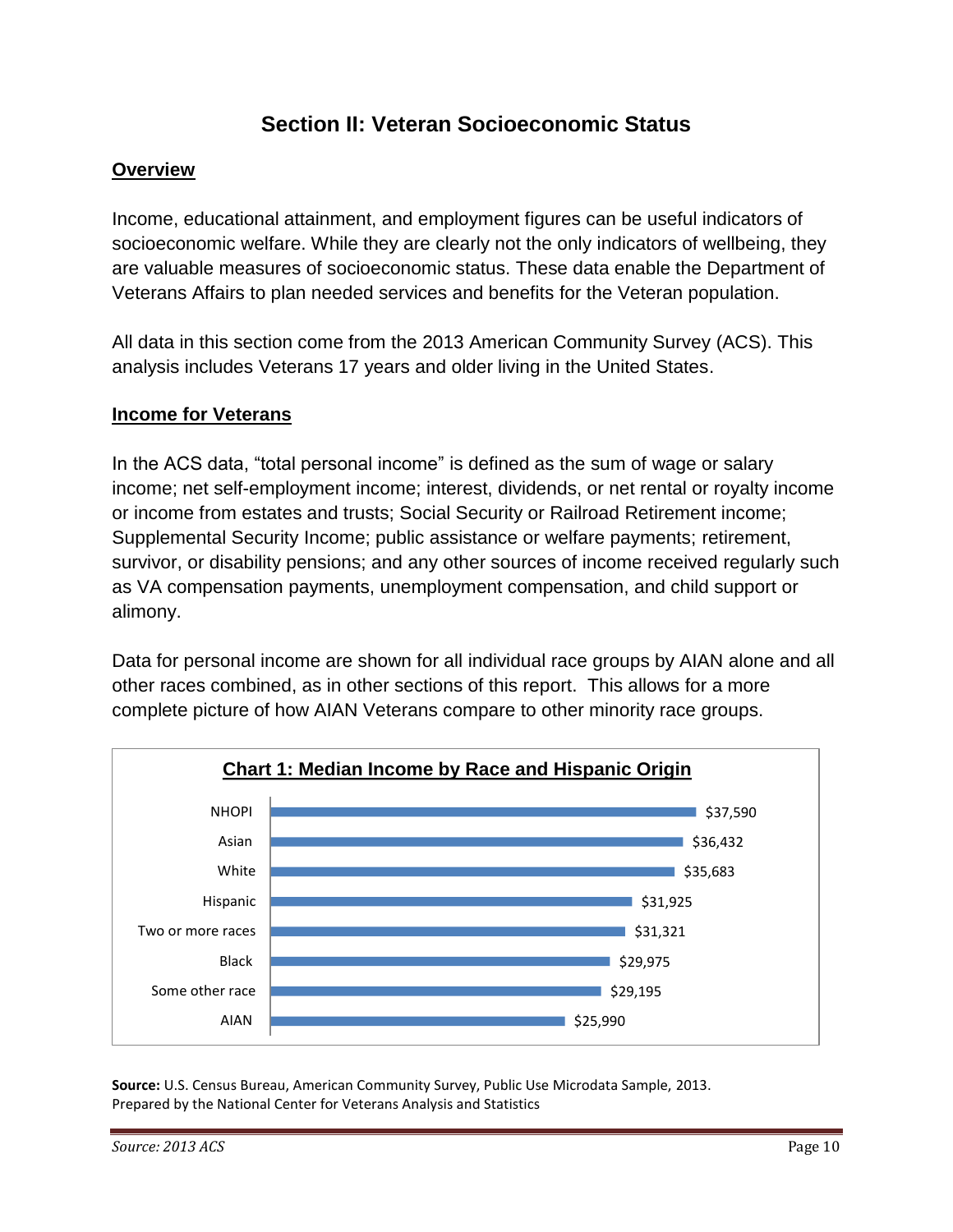• In 2013, AIAN (\$25,990) and some other race (\$29,195) Veterans had the lowest median personal incomes.<sup>2</sup> Native Hawaiian and Other Pacific Islander and Asian Veterans had the highest median personal incomes. $3$  The median personal income for Hispanic and Two or more races is about  $$31,000<sup>4</sup>$  and for Black and Some other race is about \$29,000.<sup>5</sup>

#### **Educational Attainment of Veterans**

Educational attainment refers to the highest level of education an individual has completed. In this analysis, individuals who have completed some college credit, but no degree, or have completed an Associate's degree are classified as "Some College." The category "Advanced Degree" refers to Master's, PhD, JD, MD, or other professional degree.



**Source:** U.S. Census Bureau, American Community Survey, Public Use Microdata Sample, 2013. Prepared by the National Center for Veterans Analysis and Statistics

 2 The median personal incomes of Asian and NHOPI Veterans were not statistically different.

 $3$  The median personal incomes of Asian and White Veterans were not statistically different.

<sup>&</sup>lt;sup>5</sup> The median personal incomes of Hispanic and Two or more races Veterans were not statistically different.

 $^6$  The median personal incomes of Black and Some other race Veterans were not statistically different.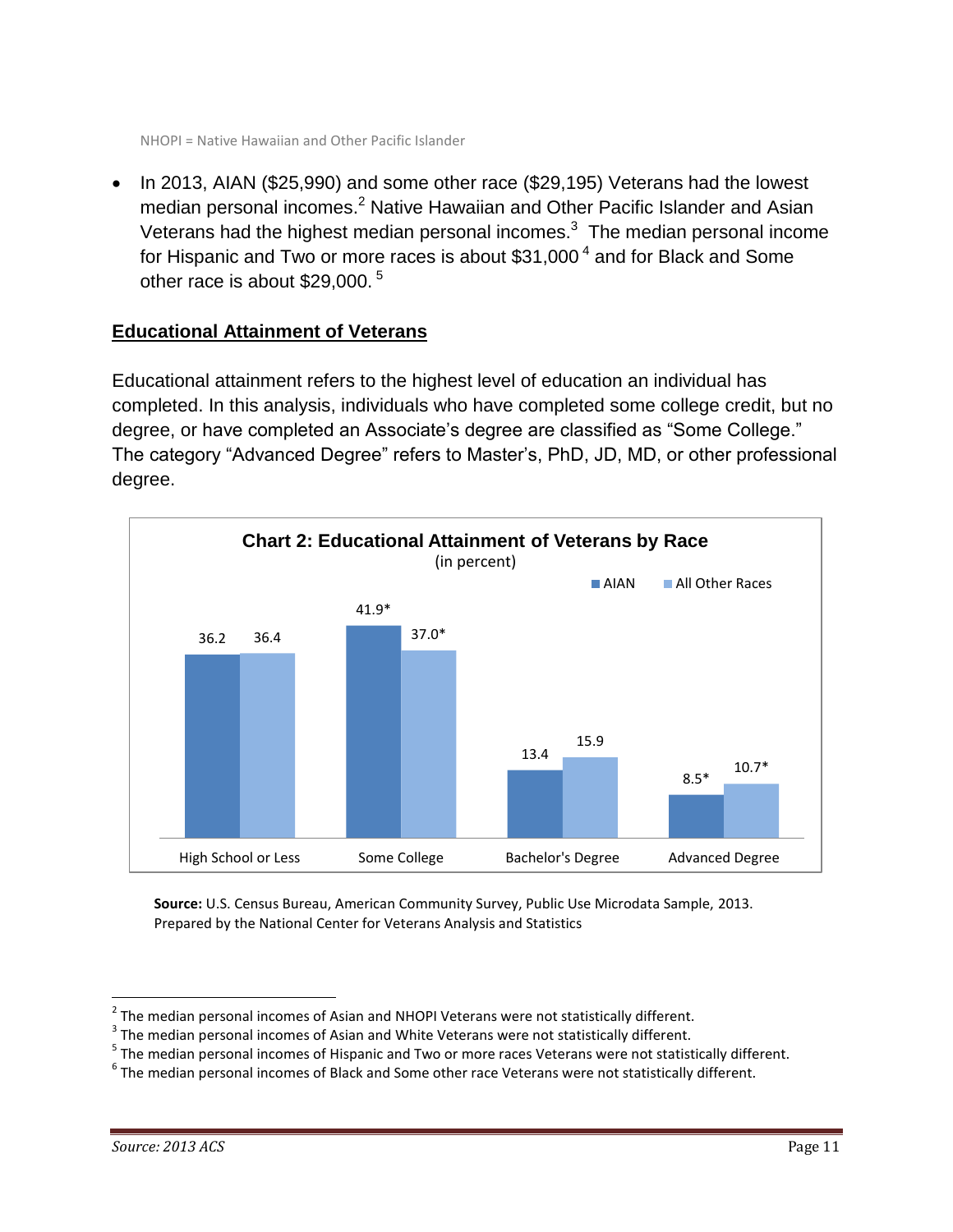An asterisk (\*) denotes a statistically significant difference between the percentages for AIAN Veterans and Veterans of all other races. Statistical testing assessed significance at the 90 percent confidence level.

 While a higher percentage of AIAN Veterans had completed some college credit (41.9% compared with 37.0%, respectively), a lower percent had finished an advanced degree than other Veterans (8.5% and 10.7%, respectively).

#### **Employment Status of Veterans**

The ACS asks respondents a series of six questions to determine their current employment status. Individuals are classified as "employed" if they responded that they worked for pay at a job or business in the last week or if they were temporarily absent from their regular job in the last week. Individuals are classified as "unemployed" if they meet all of the following criteria: (1) They were neither "at work" nor "with a job but not at work" during the reference week. (2) They were looking for work during the last four weeks. (3) They were available to start a job. All other individuals who were not at work and not looking for work are classified as "not in the labor force." Note that the percentage of Veterans who were unemployed is not the same thing as the unemployment rate of Veterans.



**Source:** U.S. Census Bureau, American Community Survey, Public Use Microdata Sample, 2013. Prepared by the National Center for Veterans Analysis and Statistics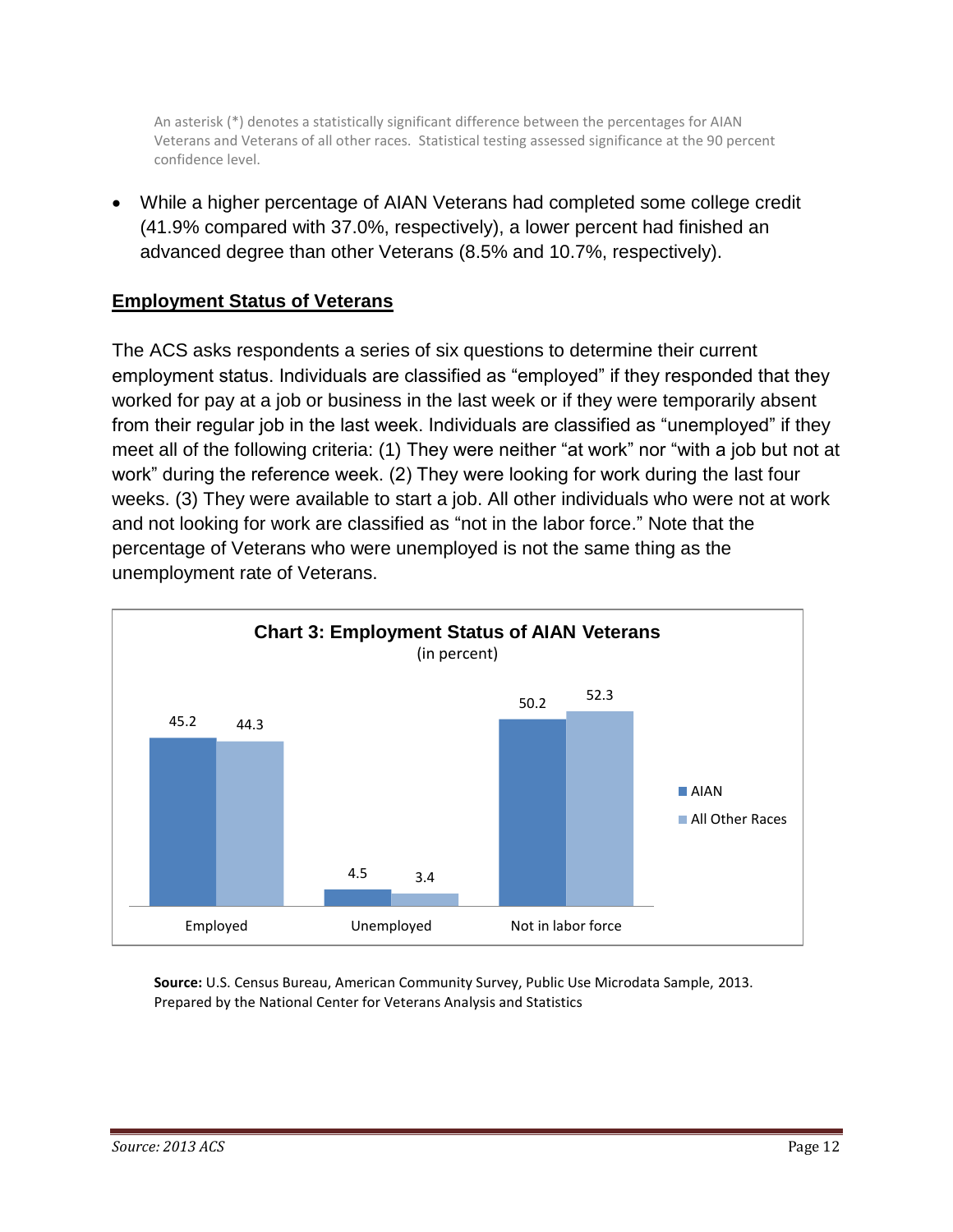• In 2013, there was no statistically significant difference in the proportion of AIAN Veterans and Veterans of other races who were employed, unemployed or not in labor force.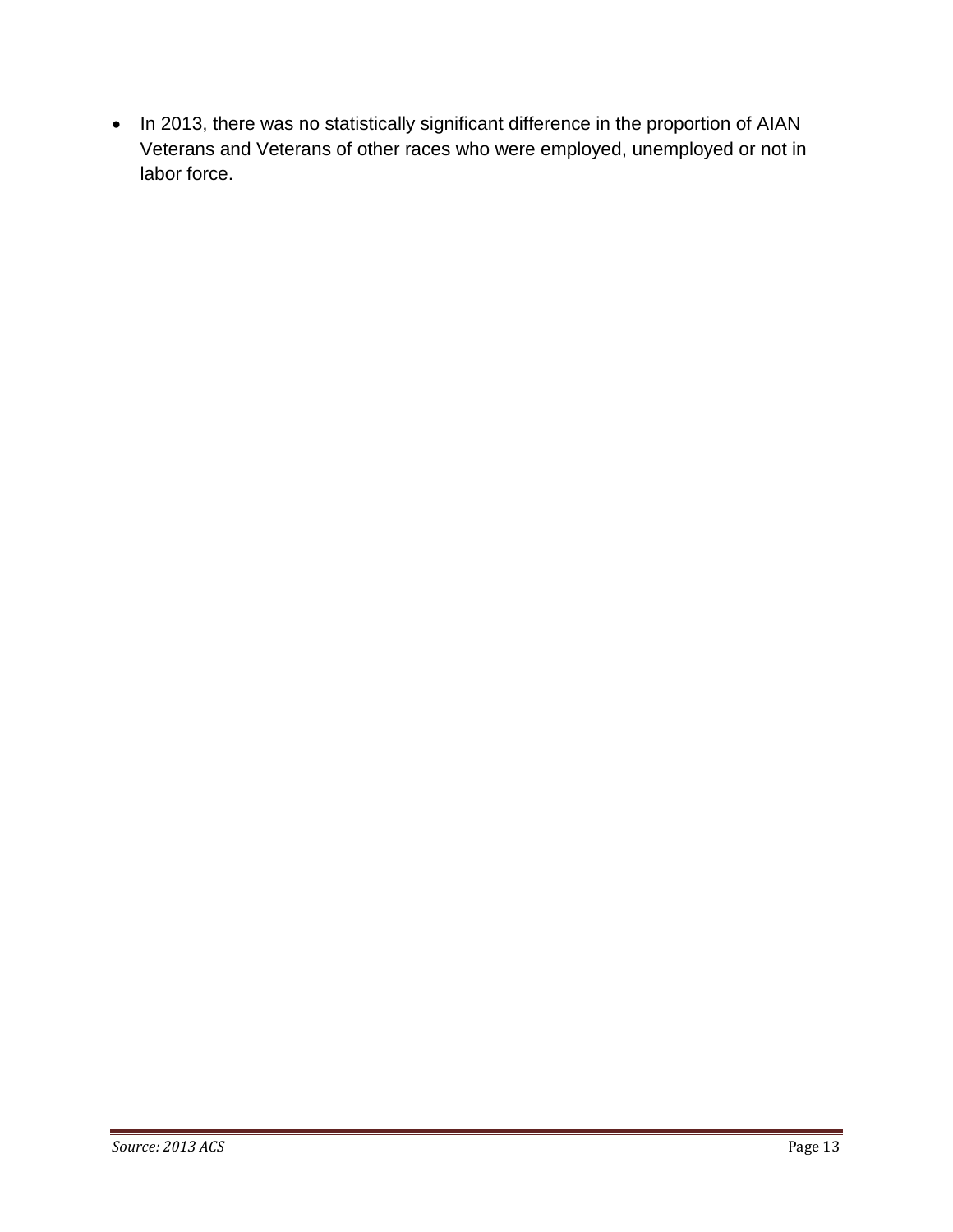# **Section V: Veteran Health Status**

#### **Overview**

The following tables examine the percentage of AIAN Veterans who use VA health care; what type(s) of insurance they have, if any; the percentage with a disability; and the percentage with a service-connected disability rating. These figures provide insight into the post-military health status of AIAN Veterans and their use of health care provided by VA.

#### **VA Health Care Usage**

The ACS questionnaire asks respondents about the type(s) of health care coverage they had in the past year. The question reads "*Is this person CURRENTLY covered by any of the following types of health insurance or health coverage plans?*" One of the possible responses is "*VA (including those who have ever used or enrolled for VA health care).*" For the purposes of this analysis, Veterans who answered "yes" to this category are considered to be users of VA health care.

63.5\* 69.3\* **Chart 4: Use of VA Health Care by Race** (in percent) **AIAN** All Other Races

36.5\*

30.7\*





Use VA Does not use VA

An asterisk (\*) denotes a statistically significant difference between the percentages for AIAN Veterans and Veterans of all other races. Statistical testing assessed significance at the 90 percent confidence level.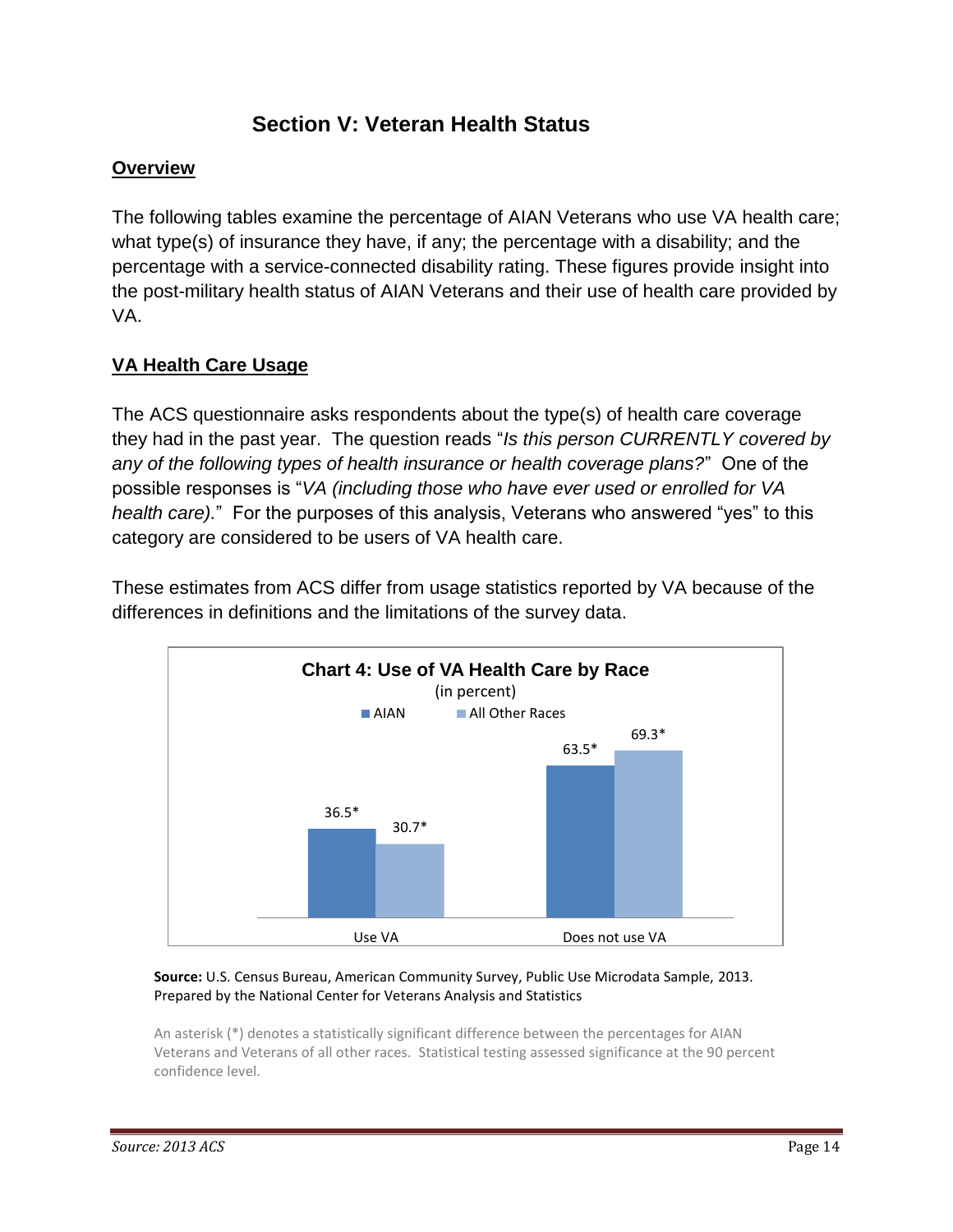A higher percentage of AIAN Veterans (36.5%) used VA health care in 2013, compared with Veterans of all other races (30.7%). The percentage of AIAN Veterans who did not use VA health care included the uninsured population.

#### **Health Insurance Coverage of Veterans**

The ACS questionnaire asks respondents to choose from a list of different health care insurance plans. These plans can be categorized as "private" or "public." Private health insurance includes plans provided through an employer or a union or purchased by an individual from a private company. Public health insurance includes such federal programs as Medicare, Medicaid, and military health care; and individual state health plans. Veterans were considered uninsured (i.e., "No Health Insurance") if they indicated they were not covered by any type of health insurance during the year. Individuals whose only source of health coverage is Indian Health Service are considered uninsured in ACS.



#### **Source:** U.S. Census Bureau, American Community Survey, Public Use Microdata Sample, 2013. Prepared by the National Center for Veterans Analysis and Statistics

An asterisk (\*) denotes a statistically significant difference between the percentages for AIAN Veterans and Veterans of all other races. Statistical testing assessed significance at the 90 percent confidence level.

 A higher percentage of AIAN Veterans (31.7%) were covered only by public plans in 2013, compared with all other Veterans (22.7%).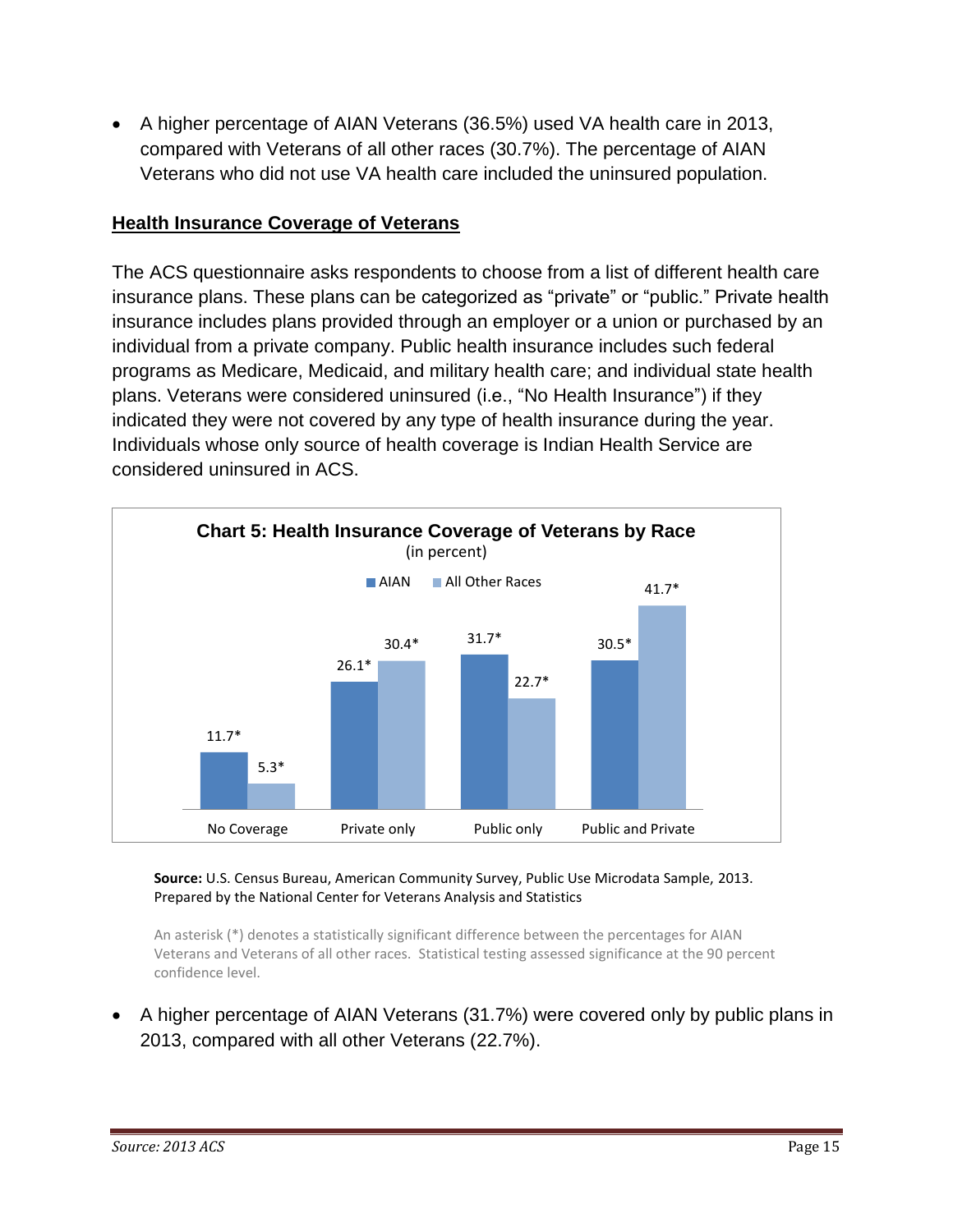- The percentage of AIAN Veterans with no health insurance (11.7%) was over twice that of all other race Veterans (5.3%).
- About 30 percent of uninsured AIAN Veterans reported using Indian Health Services (IHS) as their only source of health care. As previously stated, IHS alone is considered a health system, but not health coverage in ACS.

#### **Disability Status of Veterans**

The ACS identifies disability as serious difficulty with any of six basic areas of functioning and limitations in activities – hearing, vision, cognition, and ambulation, difficulty bathing and dressing, and difficulty performing errands such as shopping. Any Veteran who answered yes to having serious difficulties with one or more of the disabilities listed above is considered to have a disability.



#### **Source:** U.S. Census Bureau, American Community Survey, Public Use Microdata Sample, 2013. Prepared by the National Center for Veterans Analysis and Statistics

An asterisk (\*) denotes a statistically significant difference between the percentages for AIAN Veterans and Veterans of all other races. Statistical testing assessed significance at the 90 percent confidence level.

 A higher percentage of AIAN Veterans have a disability, compared with all other Veterans (37.5% versus 29.1%, respectively).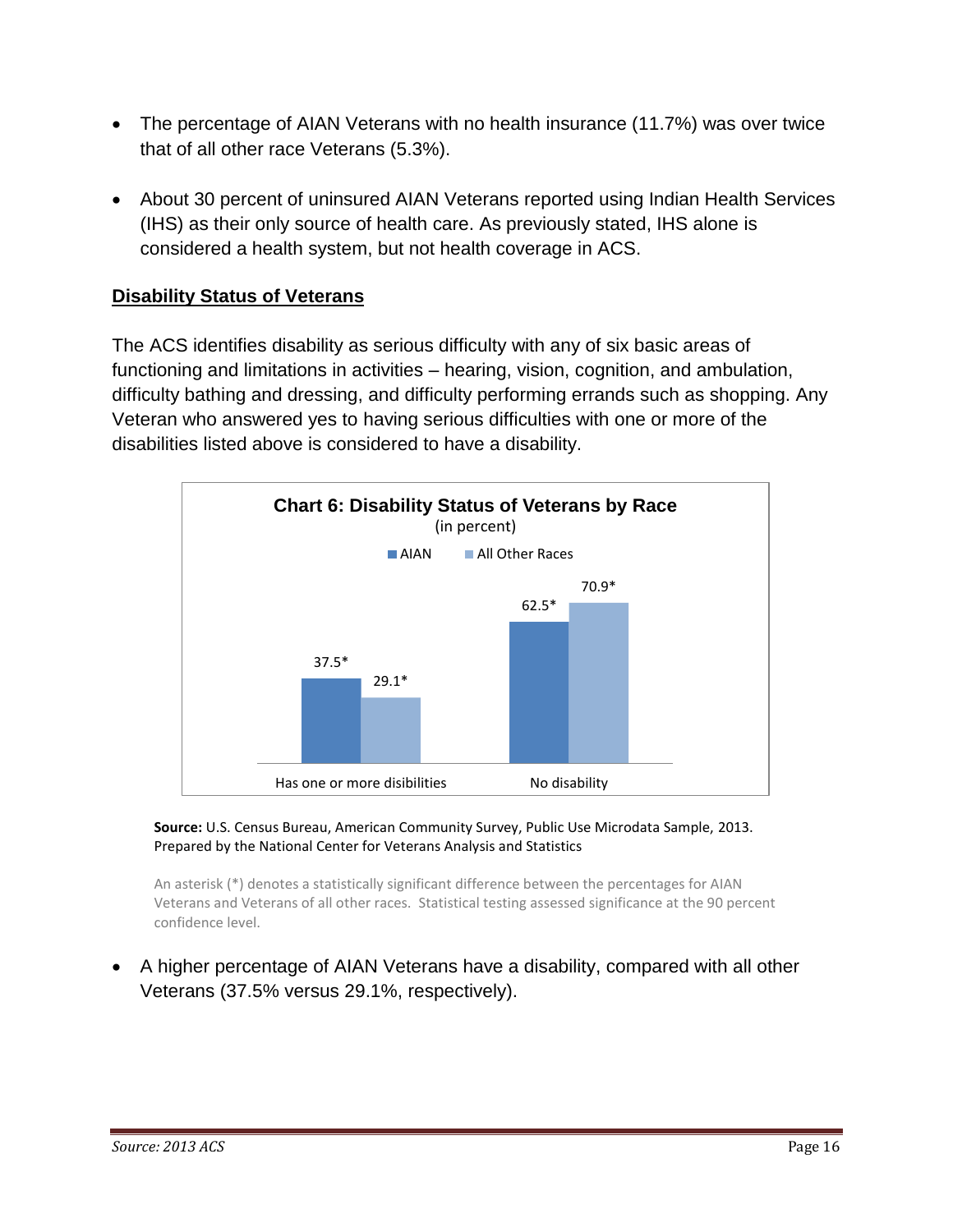### **Service-Connected Disability Status of Veterans**

Service-connected disabilities are evaluated according to the Department of Veterans Affairs (VA) Schedule for Rating Disabilities in Title 38, U.S. Code of Federal Regulations, Part 4. "Service-connected" means the disability was a result of disease or injury incurred or aggravated in line of duty during active military service. Ratings are graduated according to the degree of the Veteran's disability on a scale from 0 to 100 percent, in increments of 10 percent. Zero percent is a valid rating and is different than having no rating at all. A zero-percent rating means a disability exists and is related to the Veteran's service; however, it is not so disabling that it entitles the Veteran to compensation payments.

Beginning in 2008, the ACS questionnaire added the question "*Does this person have a VA service-connected disability rating?*" The question does not ask whether or not the Veteran is being compensated for this rating. Estimates of service-connected disability from ACS differ from compensation statistics reported by VA because of the differences in definitions and the limitations of the survey data.

It should also be noted that service-connected disability ratings are not necessarily correlated with having a disability, as defined in the previous section. Veterans can receive a service-connected disability rating for a wide variety of conditions. Caution should be used when trying to compare disability status (Chart 6) and serviceconnected disability status (Chart 7).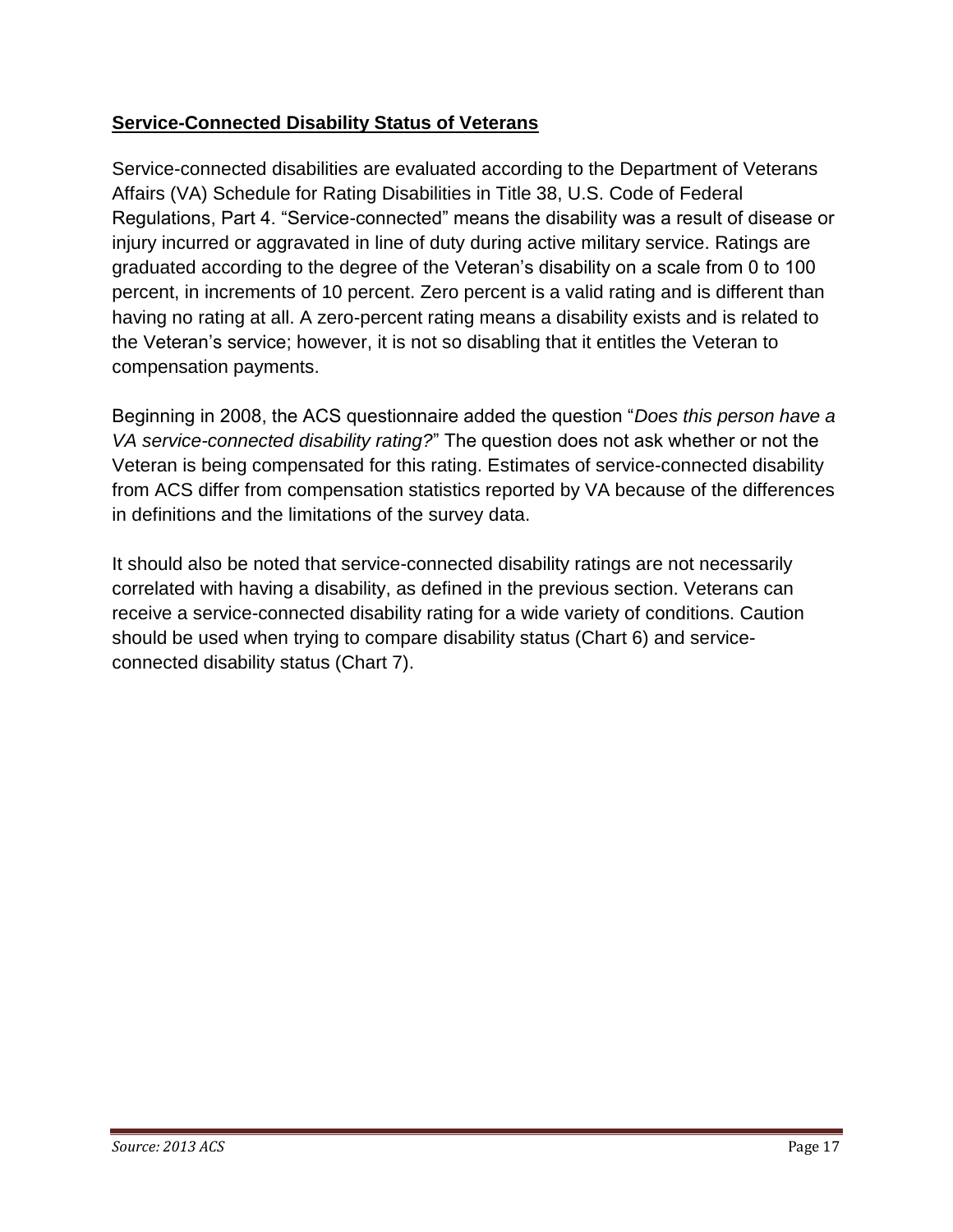

#### **Source:** U.S. Census Bureau, American Community Survey, Public Use Microdata Sample, 2013. Prepared by the National Center for Veterans Analysis and Statistics

An asterisk (\*) denotes a statistically significant difference between the percentages for AIAN Veterans and Veterans of all other races. Statistical testing assessed significance at the 90 percent confidence level.

 About 26 percent of AIAN Veterans had a service-connected disability rating in 2013, compared with 18.2 percent of Veterans of all other races.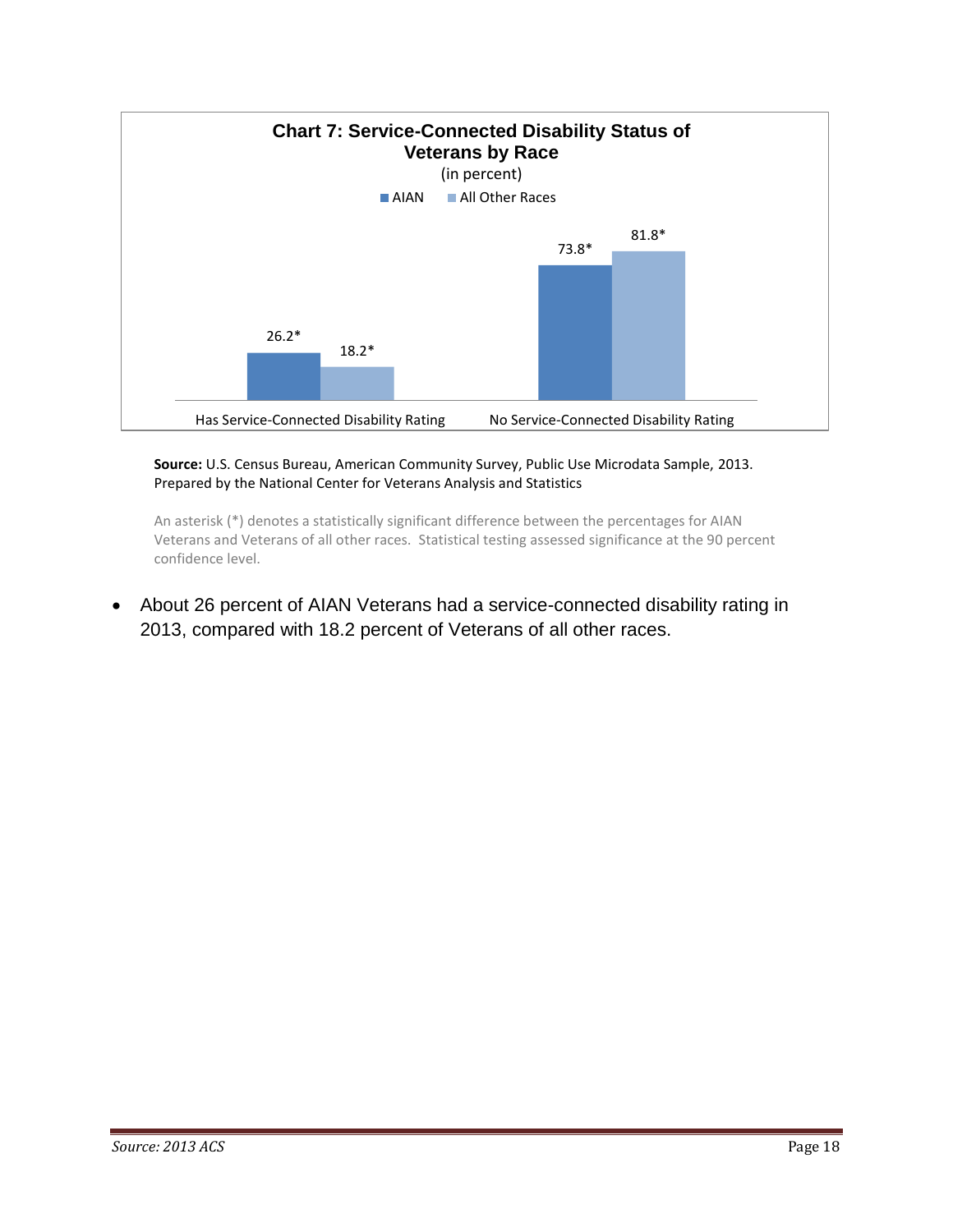### **Appendix A. Data Sources**

#### **Census Bureau**

American Community Survey 2013 Public Use Microdata Sample

The American Community Survey (ACS) is an annual household survey that provides data on the demographic, social, and economic characteristics of the U.S. population. It collects data annually on topics such as race, age, income, health insurance, education, Veteran status, and disability. Demographic and socio-economic tables in this report were produced from the ACS 2013 Public Use Microdata Sample (PUMS). ACS respondents had the choice of selecting one or more races for the survey. AIAN estimates reflect data from those respondents who only selected AIAN and did not select more than one race or Hispanic ethnicity. Statistics from the ACS 2013 PUMS are estimates and should not be construed to be exact figures. All comparative statements have undergone statistical testing and are significant at the 90% confidence level.

**A "statistically significant difference"** simply means there is statistical evidence that there is a difference; it does not mean the difference is necessarily large, important or significant in the usual sense of the word. A "no statistically significant difference" means that there is statistical evidence that there is no difference in the comparative percentages/rates.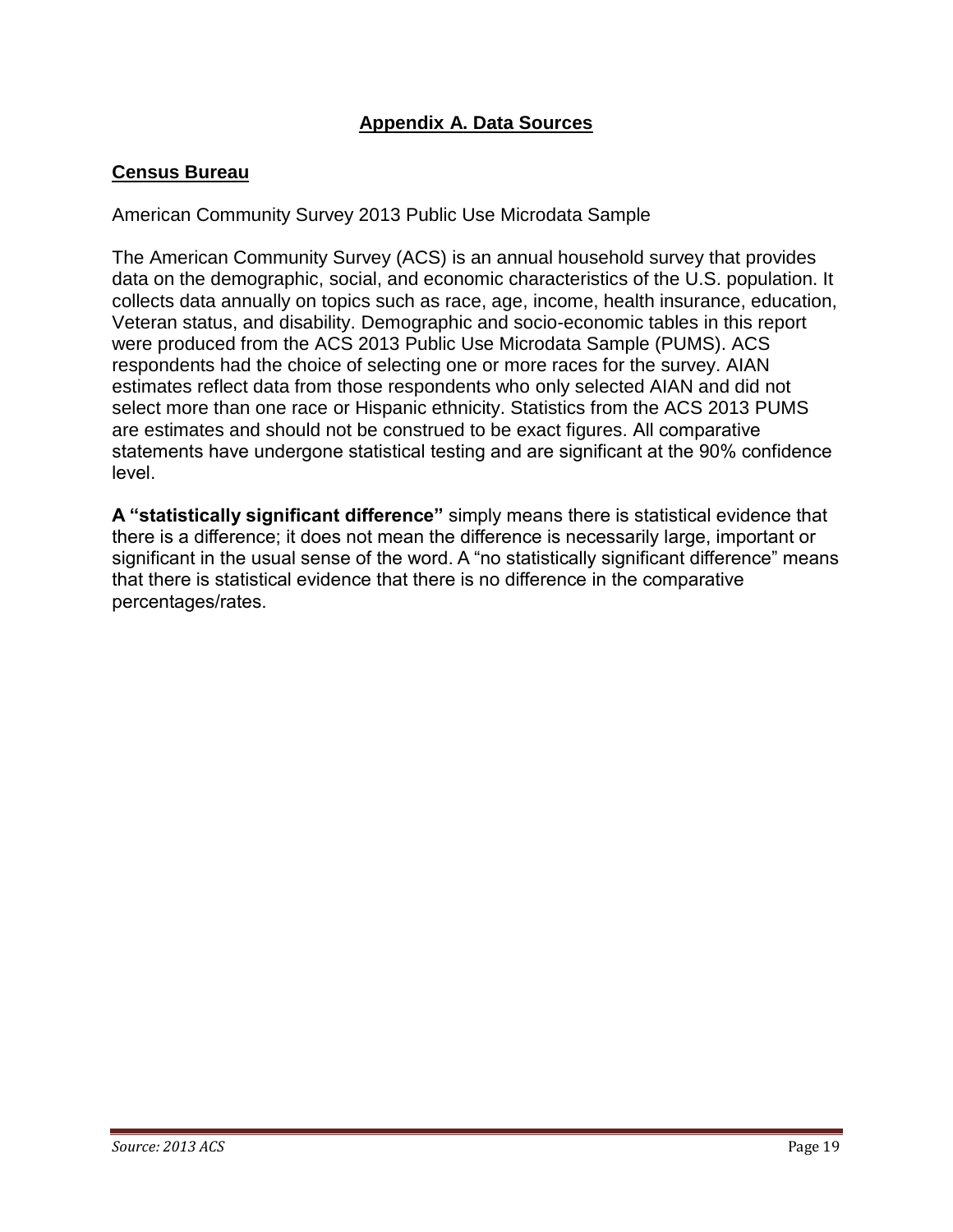#### **Appendix B. Definitions of American Indian and Alaska Native Geographic Areas**

Alaska Native Village Statistical Areas (ANVSAs)

ANVSAs are statistical geographic entities representing permanent and/or seasonal residences of Alaska Natives who are members of, or receive governmental services from, the defining Alaska Native village (ANV). ANVSAs are intended to include only an area where Alaska Natives, especially members of the defining ANV, represent a substantial proportion of the population during at least one season of the year.

Alaska Native Regional Corporations (ANRCs)

ANRCs are corporate entities organized to conduct both for-profit and non-profit affairs of Alaska Natives pursuant to the Alaska Native Claims Settlement Act. ANRCs have legally defined boundaries that subdivide all of Alaska into twelve regions (except for the area within the Annette Island Reserve). The non-profit officials of ANRCs review their legal boundary and may, in the absence of participation by the Alaska Native village official, act as proxy in the delineation of ANVSAs in their regions.

#### Oklahoma Tribal Statistical Areas (OTSAs)

OTSAs are statistical areas that were identified and delineated by the Census Bureau in consultation with federally recognized American Indian tribes based in Oklahoma. An OTSA is intended to represent the former American Indian reservation that existed in Indian and Oklahoma territories prior to Oklahoma statehood in 1907. OTSAs are intended to provide geographic entities comparable to the former Oklahoma reservations so that statistical data can be viewed over time. OTSAs were referred to as Tribal Jurisdiction Statistical Areas (TJSAs) in the 1990 Census data products.

#### OTSA Tribal Subdivisions

Tribal subdivisions are internal units of self-government and/or administration that serve social, cultural, and/or economic purposes. Federally recognized Oklahoma tribes with OTSAs may identify and delineate an administrative subdivision within their OTSA. Although some tribes have more than one type of subdivision, tribes may identify only one type of subdivision on their OTSA for Census Bureau purposes.

#### Tribal Designated Statistical Areas (TDSAs)

TDSAs are statistical geographic entities identified and delineated for the Census Bureau by federally recognized American Indian tribes that do not currently have an American Indian reservation and/or off-reservation trust land. A TDSA is intended to encompass a compact and contiguous area that contains a concentration of individuals who identify with the delineating federally recognized American Indian tribe. TDSAs are also intended to be comparable to American Indian reservations within the same state or region and provide a means for reporting statistical data for the area.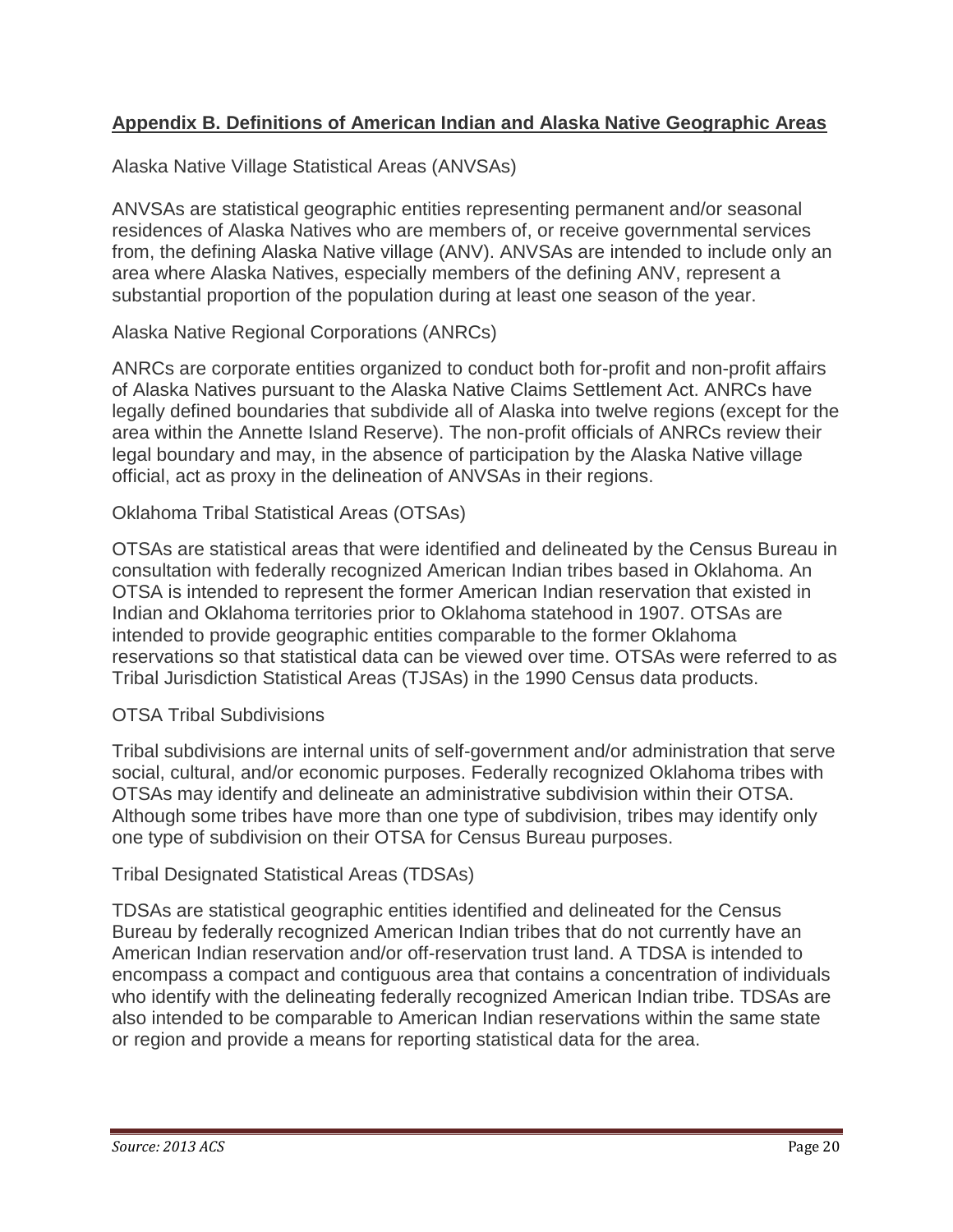#### Tribal Census Tracts and Tribal Block Groups

Tribal census tracts and tribal block groups are statistical geographic entities defined by the Census Bureau in cooperation with tribal officials, unique to and within the boundaries of federally recognized American Indian reservations and/or off-reservation trust lands. Tribal census tracts and tribal block groups allow for an unambiguous presentation of tract and block group level data specific to the reservations and offreservation trust lands without the imposition of state or county boundaries, and provide a geographic framework for the tabulation and presentation of statistical data for communities within the reservation. Tribal census tract identifiers differ from standard census tract identifiers. The tribal census tract code is alpha-numeric and always begins with a "T." For example, a reservation with 2 tribal census tracts would have tract codes T001 and T002. Tribal block groups nest within tribal census tracts and are identified by a single capital letter from "A" through "K" (except for the letter "I") following the tribal tract identifier. Tribal block groups are identified as "T001A", "T001B", continuing until every tribal block group within that tract is labeled.

#### Census Designated Places (CDPs)

CDPs are statistical geographic areas representing closely settled, unincorporated communities, which are locally recognized and identified by name. They are statistical equivalents of incorporated places with the primary differences being the lack of both a legally defined boundary and an active, functioning government. A CDP generally consists of a contiguous area with a concentration of housing and commercial structures similar to that of an incorporated place of similar size. CDPs are delineated on reservations by the Census Bureau in collaboration with tribal officials. Tribal officials may also work with counties or regional agencies to define CDPs for tribal communities completely off their reservations.

#### State American Indian Reservations (SAIRs)

State American Indian reservations are the legally defined reservations of staterecognized tribes. The reservations of state-recognized tribes are established by treaty, statute, executive order and/or court order, and represent area over which the tribal government of a state-recognized American Indian tribe may have governmental authority. The Census Bureau works with a governor appointed state liaison to obtain the name and boundary for each state-recognized American Indian reservation.

#### State Designated Tribal Statistical Areas (SDTSAs)

SDTSAs are statistical geographic areas identified and delineated for state recognized tribes that are not federally recognized and do not have an American Indian reservation or off-reservation trust land. The Census Bureau works with a governor appointed state liaison to delineate statistical areas for state-recognized tribes. SDTSAs do not cross state lines and are limited to the state in which the respective tribe is officially recognized. SDTSAs provide state recognized tribes without reservations statistical data for a geographic area that encompasses a substantial concentration of tribal members. SDTSAs were called State Designated American Indian Statistical Areas (SDAISAs) for Census 2000.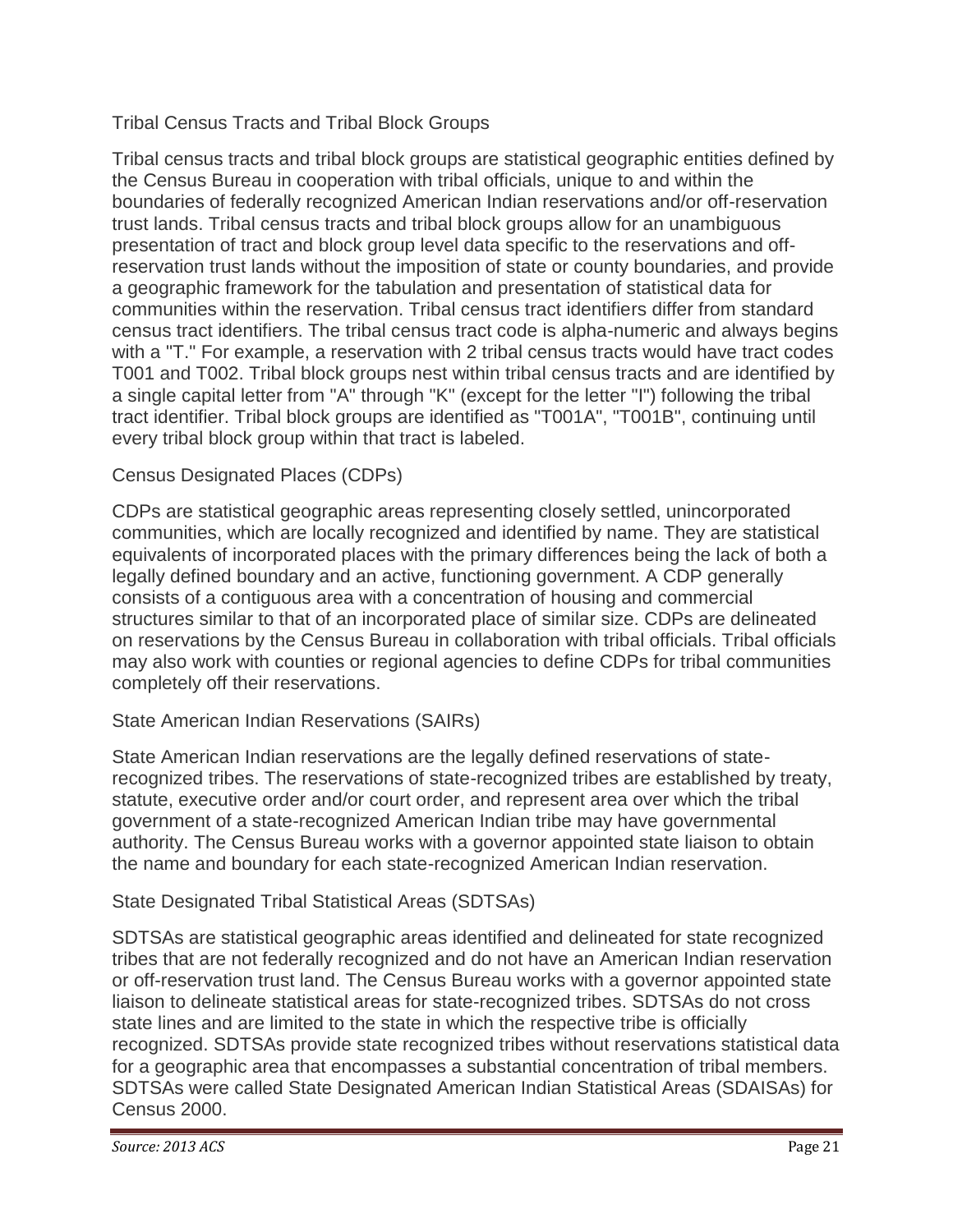[https://www.census.gov/geo/partnerships/aian\\_tsap.html](https://www.census.gov/geo/partnerships/aian_tsap.html)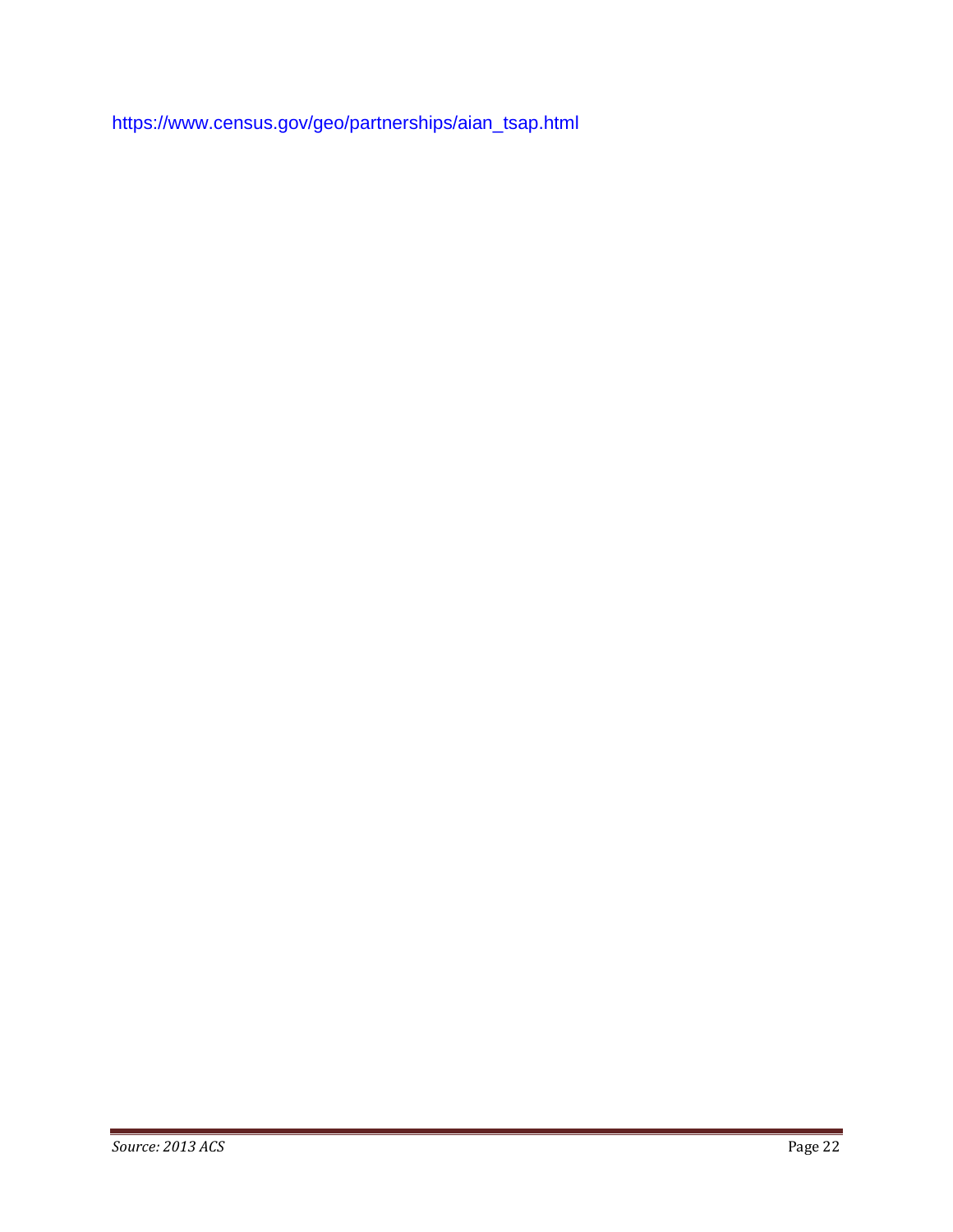# **Appendix C. Historical Background**

A brief overview<sup>6</sup> of the contributions of AIAN Veterans in the military is provided in the following text:

#### Early Wars (before World War I)

- From the Revolutionary War through the Civil War, American Indians served as auxiliary troops and as scouts.
- The Indian Scouts were established in 1866. This service was active for the remainder of the nineteenth century and the early twentieth century.

#### World War I

- Roughly 12,000 Native Americans served in the military during World War I.
- Four American Indians serving in the  $142<sup>nd</sup>$  Infantry of the 36<sup>th</sup> Texas-Oklahoma National Guard Division received the *Croix de Guerre* medal from France.

#### World War II

- Over 44,000 Native Americans served between 1941 and 1945. The entire population of Native Americans in the United States was less than 350,000 at the time.
- Native American military personnel worked as cryptologists, using their Native languages to encode messages so that enemy code-breakers could not decipher them.
- Alaska Natives were a significant presence on the Alaska Combat Intelligence Detachment. This outfit was the first ashore on each island occupied by Allied forces in the Aleutian Campaign. $<sup>7</sup>$ </sup>

 $\overline{a}$ 

 $^6$  Unless otherwise noted, historical information is obtained from a U.S. Army article celebrating AIAN heritage (available from: [http://www.army.mil/article/48472/honoring-native-american-alaska-native-heritage\)](http://www.army.mil/article/48472/honoring-native-american-alaska-native-heritage).

<sup>7</sup> Information obtained from a Department of Defense report titled *Native Alaska - Military Relations: 1867 to Current*.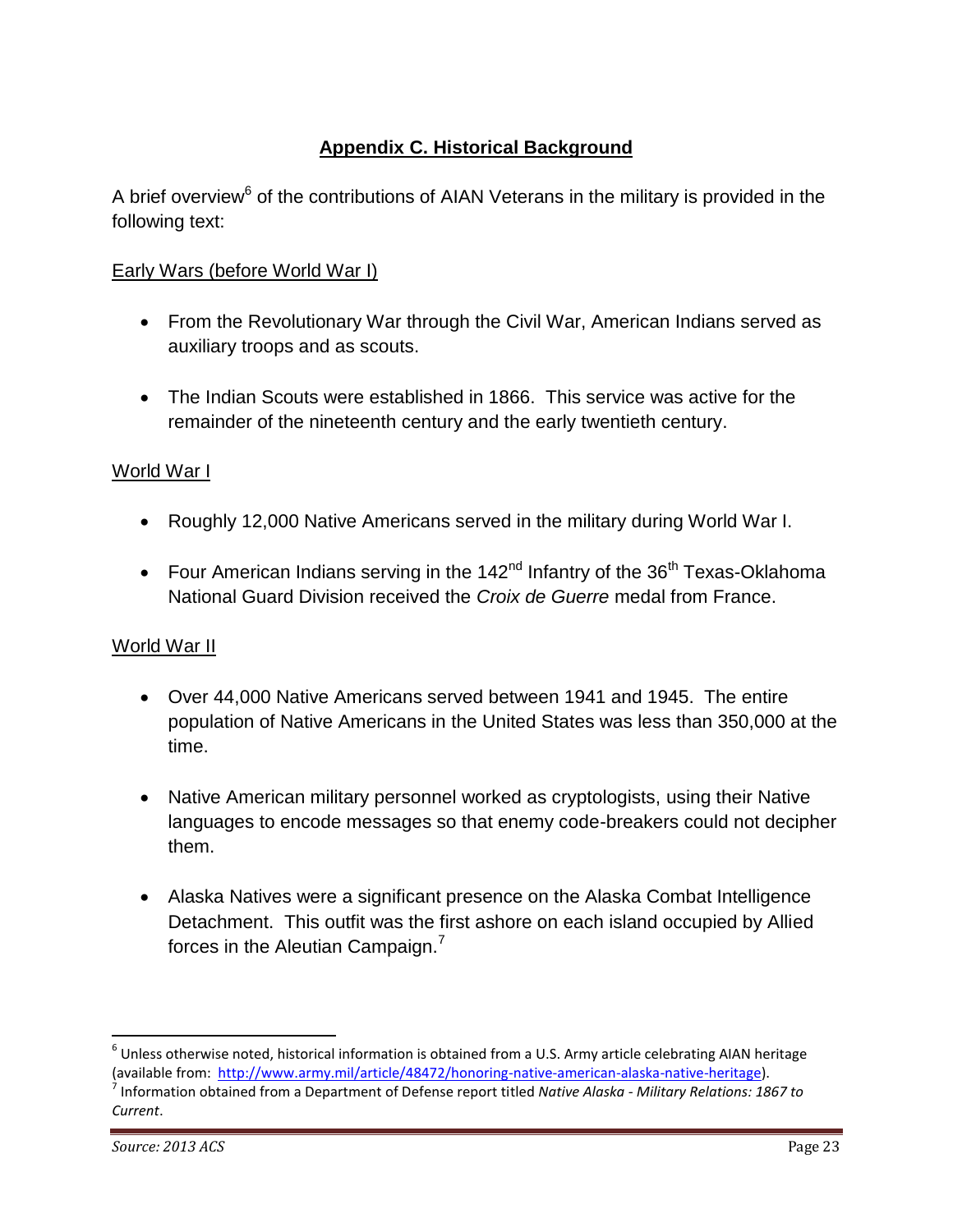#### Korean Conflict

- Approximately 10,000 Native Americans served in the military during this period.
- Three were awarded the Medal of Honor.

#### Vietnam Era

 More than 42,000 Native Americans served in the military in the Vietnam Era, and over 90 percent of these Servicemembers were volunteers.

#### Post-Vietnam Era

- AIAN Servicemembers continued to serve in high numbers after the Vietnam Era.
- AIAN Servicemembers saw action in Grenada, Panama, Somalia, the Gulf War, and in Operation Enduring Freedom (OEF), Operation Iraqi Freedom (OIF) and Operation New Dawn (OND).